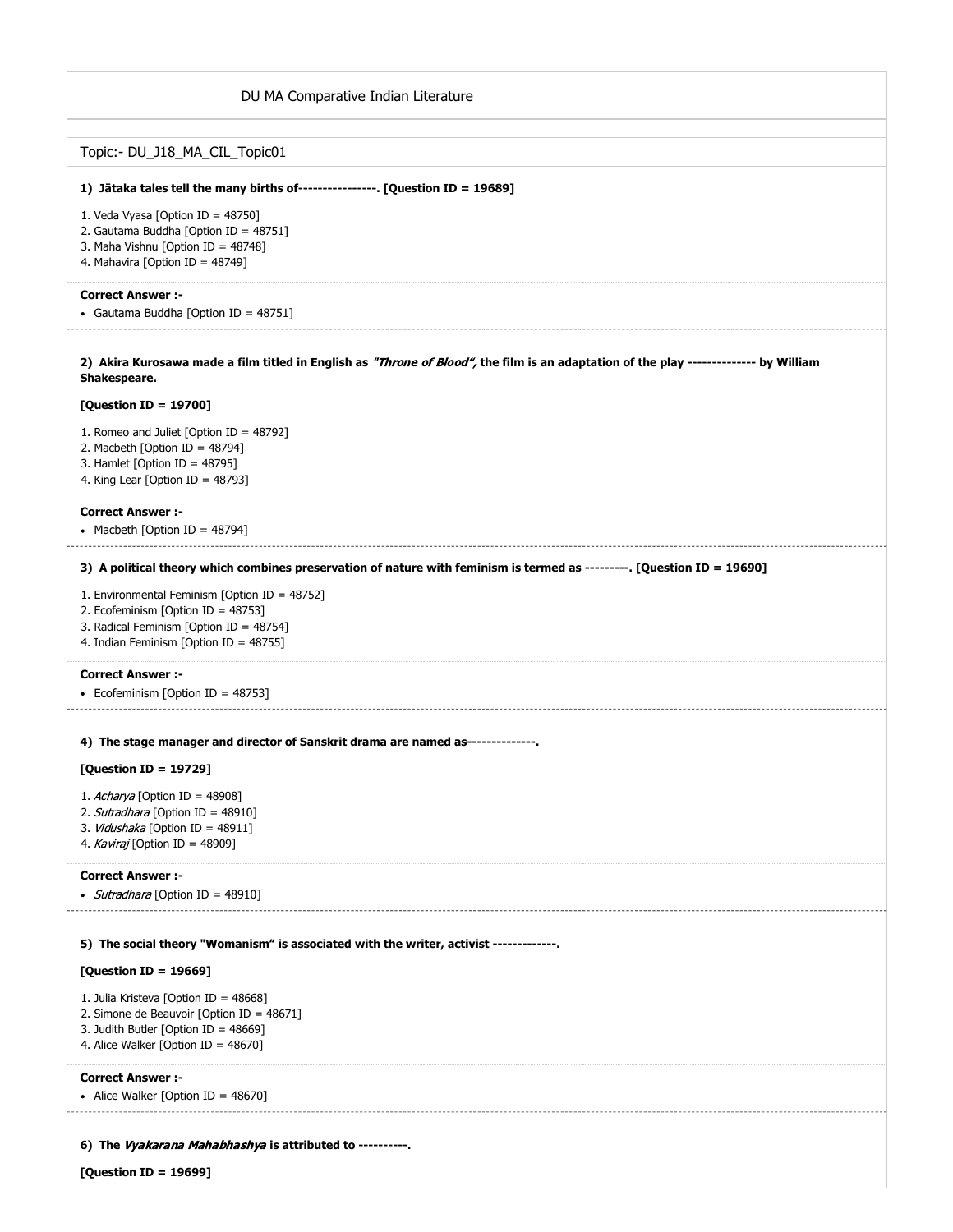| 1. Bānabhatta [Option ID = 48788]                                                                                                          |
|--------------------------------------------------------------------------------------------------------------------------------------------|
| 2. Veda Vyasa [Option ID = 48789]                                                                                                          |
| 3. Patanjali [Option ID = 48790]                                                                                                           |
| 4. Bhāsa [Option ID = 48791]                                                                                                               |
| <b>Correct Answer:-</b>                                                                                                                    |
| • Patanjali [Option ID = 48790]                                                                                                            |
|                                                                                                                                            |
| 7) The film based on a novel of Rabindranath Tagore was directed by the film maker Rituparno Ghosh in the year of 2003, the title of the   |
| film is:                                                                                                                                   |
| [Question ID = 19701]                                                                                                                      |
|                                                                                                                                            |
| 1. Chokher Bali [Option ID = 48798]                                                                                                        |
| 2. Charulata [Option ID = 48797]<br>3. Ghare-Baire [Option ID = 48799]                                                                     |
| 4. Dahan [Option ID = 48796]                                                                                                               |
|                                                                                                                                            |
| <b>Correct Answer:-</b>                                                                                                                    |
| • Chokher Bali [Option ID = 48798]                                                                                                         |
|                                                                                                                                            |
| 8) The book Course in General Linguistics was compiled from the lectures of ------------------                                             |
| [Question ID = 19728]                                                                                                                      |
| 1. Roland Barthes [Option ID = 48905]                                                                                                      |
| 2. Sigmund Freud [Option ID = 48907]                                                                                                       |
| 3. Ferdinand de Saussure [Option ID = 48906]                                                                                               |
| 4. Émile Durkheim [Option ID = 48904]                                                                                                      |
| <b>Correct Answer:-</b>                                                                                                                    |
| • Ferdinand de Saussure [Option ID = 48906]                                                                                                |
| [Question ID = 19714]<br>1. Anandamath [Option ID = 48849]<br>2. Durgeshnandini [Option ID = 48850]<br>3. Kapalkundala [Option ID = 48848] |
| 4. Devi Chaudhurani [Option ID = 48851]                                                                                                    |
| <b>Correct Answer:-</b>                                                                                                                    |
| • <i>Anandamath</i> [Option ID = 48849]                                                                                                    |
|                                                                                                                                            |
| 10) The Sanskrit text on Indian music Sangita-Ratnakara was composed by ---------------                                                    |
| [Question ID = 19732]                                                                                                                      |
|                                                                                                                                            |
| 1. Sarangadeva [Option ID = 48921]<br>2. Tansen [Option ID = $48922$ ]                                                                     |
| 3. Narada [Option ID = 48923]                                                                                                              |
| 4. Jayadeva [Option ID = 48920]                                                                                                            |
| <b>Correct Answer:-</b>                                                                                                                    |
| • Sarangadeva [Option ID = 48921]                                                                                                          |
|                                                                                                                                            |
|                                                                                                                                            |
| 11) The film Pather Panchali of Satyajit Ray is based on the novel of -------------------                                                  |
| [Question ID = 19730]                                                                                                                      |
| 1. Sarat Chandra Chattopadhyay [Option ID = 48912]                                                                                         |
| 2. Sunil Gangopadhyay [Option ID = 48913]                                                                                                  |
| 3. Manik Bandopadhyay [Option ID = 48914]                                                                                                  |
| 4. Bibhutibhushan Bandyopadhyay [Option ID = 48915]                                                                                        |
| <b>Correct Answer:-</b>                                                                                                                    |
|                                                                                                                                            |
| • Bibhutibhushan Bandyopadhyay [Option ID = 48915]                                                                                         |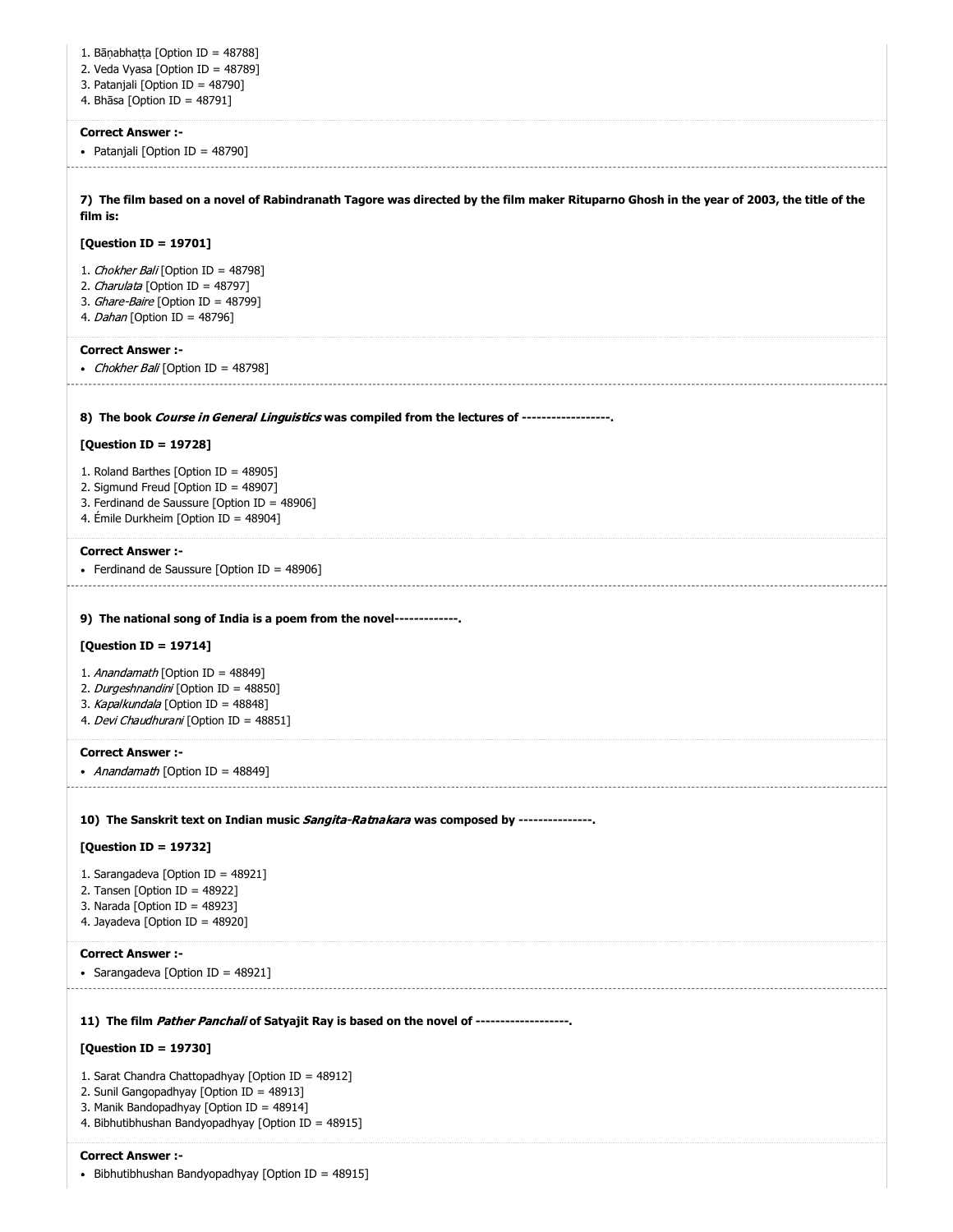| 12) The notion of Justice according to Indian Constitution includes these three forms:                                                                                                                                                                                                                                                                                  |
|-------------------------------------------------------------------------------------------------------------------------------------------------------------------------------------------------------------------------------------------------------------------------------------------------------------------------------------------------------------------------|
| [Question ID = $19666$ ]                                                                                                                                                                                                                                                                                                                                                |
| 1. Social, Economic and Political [Option ID = 48657]<br>2. Socialism, Secularism and Democracy [Option ID = 48659]<br>3. Expression, Belief and Faith [Option ID = 48656]<br>4. Individual, Rights and Duties [Option ID = 48658]                                                                                                                                      |
| <b>Correct Answer :-</b><br>• Social, Economic and Political [Option ID = 48657]                                                                                                                                                                                                                                                                                        |
|                                                                                                                                                                                                                                                                                                                                                                         |
| 13) Periyar E. V. Ramasamy, a leader of rationalist movement of Tamil Nadu is acclaimed for his work to secure -------------. [Question ID<br>$= 19678$ ]                                                                                                                                                                                                               |
| 1. Right to education [Option ID = $48705$ ]<br>2. Temple entry [Option ID = 48707]<br>3. Social Justice [Option ID = 48704]<br>4. Civil liberties [Option ID = 48706]                                                                                                                                                                                                  |
| <b>Correct Answer :-</b><br>• Social Justice [Option ID = 48704]                                                                                                                                                                                                                                                                                                        |
| 14) Doctrine of Adi Sankara is termed as------------.                                                                                                                                                                                                                                                                                                                   |
| [Question ID = 19653]                                                                                                                                                                                                                                                                                                                                                   |
| 1. Visistadvaita Vedānta [Option ID = 48606]<br>2. Advaita Vedānta [Option ID = 48605]<br>3. <i>Dvaita Vedanta</i> [Option ID = 48604]<br>4. Pūrvamīmāmsā [Option ID = 48607]                                                                                                                                                                                           |
| <b>Correct Answer :-</b><br>• <i>Advaita Vedānta</i> [Option ID = 48605]                                                                                                                                                                                                                                                                                                |
| 15) Ludwig van Beethoven, a Germen composer is much celebrated for his------------                                                                                                                                                                                                                                                                                      |
| [Question ID = 19681]                                                                                                                                                                                                                                                                                                                                                   |
| 1. Five Plays [Option ID = $48717$ ]<br>2. Grand Piano [Option ID = 48719]<br>3. Nine Symphonies [Option ID = 48716]<br>4. Six Operas [Option ID = 48718]                                                                                                                                                                                                               |
| <b>Correct Answer:-</b><br>• Nine Symphonies [Option ID = 48716]                                                                                                                                                                                                                                                                                                        |
| 16) Ilaiyaraja, a music composer for film has also composed ------------- performed by the Royal Philharmonic Orchestra.                                                                                                                                                                                                                                                |
| [Question ID = 19683]                                                                                                                                                                                                                                                                                                                                                   |
| 1. a concert [Option ID = $48727$ ]<br>2. a full symphony [Option ID = 48724]<br>3. a background score [Option ID = 48725]<br>4. a chorus [Option ID = $48726$ ]                                                                                                                                                                                                        |
| <b>Correct Answer :-</b><br>• a full symphony [Option ID = $48724$ ]                                                                                                                                                                                                                                                                                                    |
| 17) It shall be the duty of every citizen of India to develop the ----------, humanism and the-------- and reform as proposed by our<br>constitution. [Question ID = 19675]<br>1. artistic temper, spirit of history [Option ID = $48693$ ]<br>2. national spirit, spirit of ethics [Option ID = 48695]<br>3. scientific spirit, scientific inquiry [Option ID = 48694] |
| 4. scientific temper, spirit of inquiry [Option ID = 48692]<br><b>Correct Answer :-</b>                                                                                                                                                                                                                                                                                 |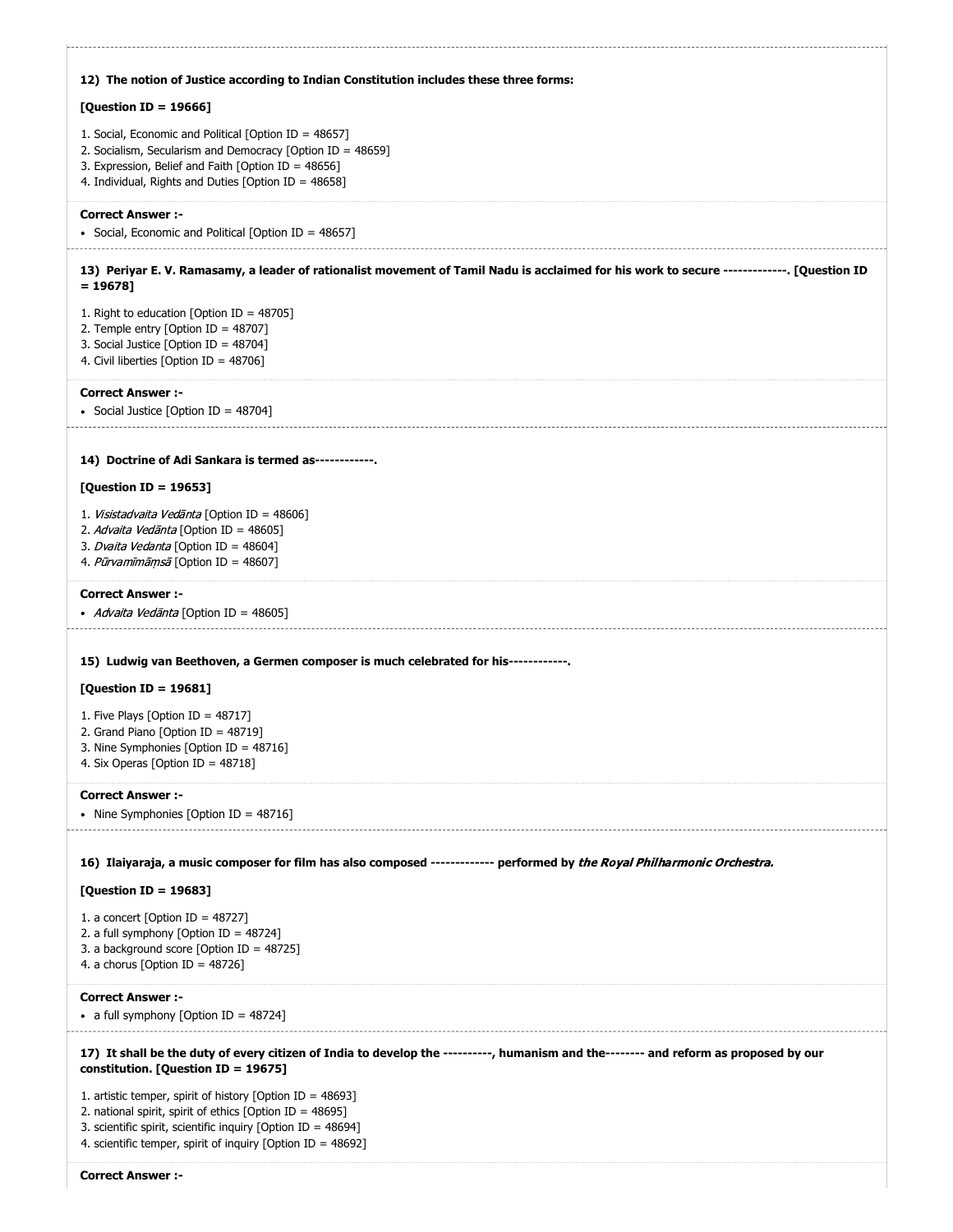**18) Dalit literature is a part of Indian literature which represents the life and politics of the people who are oppressed under the ---------- --------.**

# **[Question ID = 19691]**

- 1. Indian caste system and untouchability [Option ID = 48756]
- 2. Indian feudal system and village law [Option ID = 48758]
- 3. Indian religious system and economy [Option ID = 48757]
- 4. Indian class system and agriculture [Option ID = 48759]

### **Correct Answer :-**

• Indian caste system and untouchability [Option ID = 48756]

### **19) Who is author of the essay** Can the Subaltern Speak**?**

## **[Question ID = 19651]**

- 1. Edward Said [Option ID = 48596]
- 2. Susan Bassnett [Option ID = 48597]
- 3. Homi K. Bhabha [Option ID = 48599]
- 4. Gayatri Chakravorty Spivak [Option ID = 48598]

#### **Correct Answer :-**

Gayatri Chakravorty Spivak [Option ID = 48598]

### **20) Who is the exponent of the theoretical practice termed as** Deconstruction?

# **[Question ID = 19707]**

- 1. Jacques Lacan [Option ID = 48820]
- 2. Jacques Derrida [Option ID = 48821]
- 3. Jean Francois Lyotard [Option ID = 48823]
- 4. Jean Baudrillard [Option ID = 48822]

#### **Correct Answer :-**

• Jacques Derrida [Option ID = 48821]

## **21) Who was the director- producer of the first full length Indian film** Raja Harishchandra**?**

### **[Question ID = 19698]**

- 1. Sudhir Phadke [Option ID = 48786]
- 2. V. Shantaram [Option ID = 48787]
- 3. R. Nataraja Mudaliar [Option ID = 48784]
- 4. Dhundiraj Govind Phalke [Option ID = 48785]

#### **Correct Answer :-**

• Dhundiraj Govind Phalke [Option ID = 48785]

#### **22) Who is the author the book** Jokes and Their Relation to the Unconscious**?**

## **[Question ID = 19647]**

- 1. Sudhir Kakar [Option ID = 48582]
- 2. Sigmund Freud [Option ID = 48583]
- 3. John Stuart Mill [Option ID = 48581]
- 4. Carl Gustav Jung [Option ID = 48580]

#### **Correct Answer :-**

• Sigmund Freud [Option ID = 48583]

# **23) Who is the author the book** 'Castes in India: Their Mechanism, Genesis and Development'**?**

## **[Question ID = 19708]**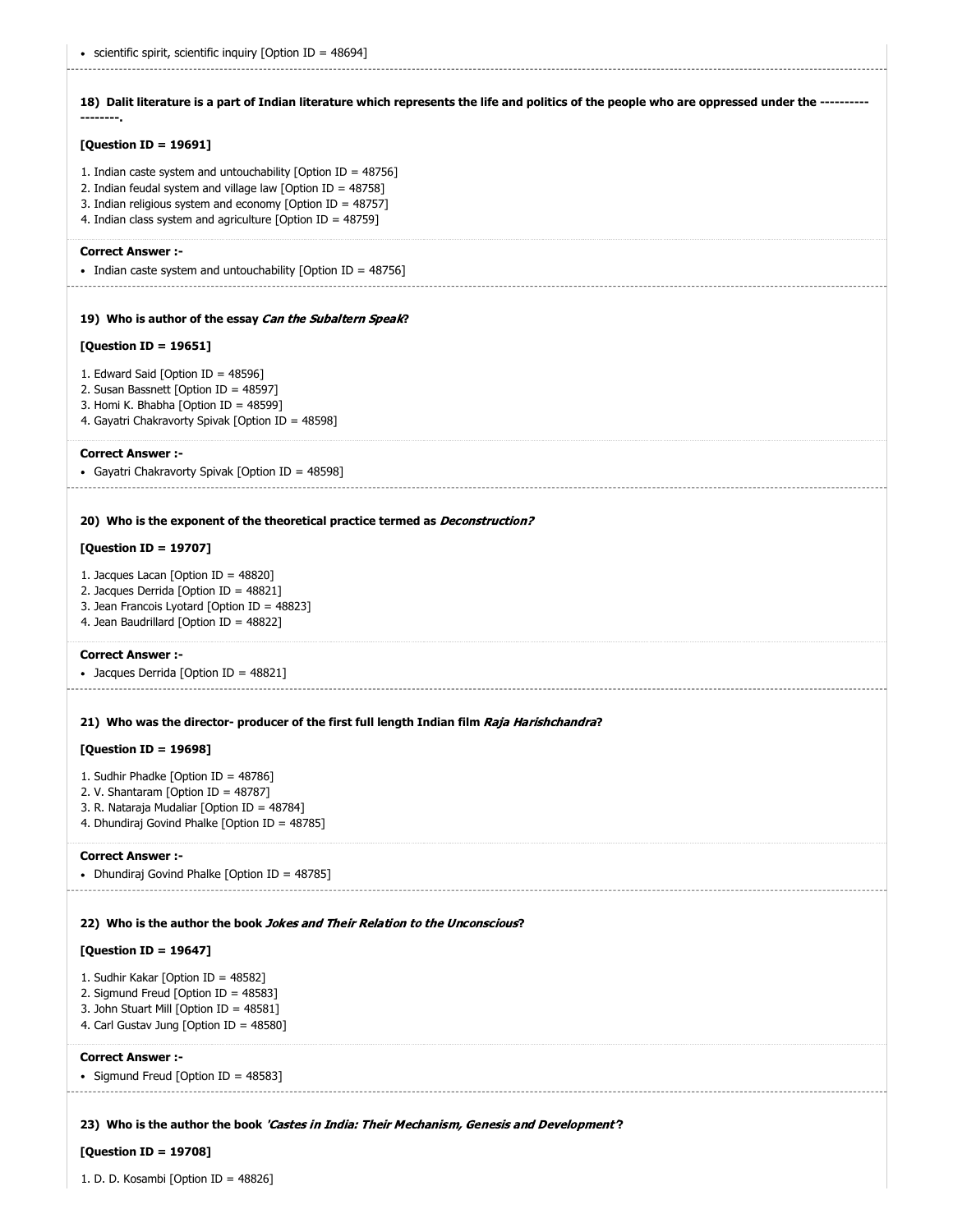| 2. Romila Thapar [Option ID = 48827]<br>3. Dr. S. Radhakrishnan [Option ID = 48824]<br>4. Dr. B.R. Ambedkar [Option ID = 48825]                                     |
|---------------------------------------------------------------------------------------------------------------------------------------------------------------------|
| <b>Correct Answer :-</b><br>• Dr. B.R. Ambedkar [Option ID = $48825$ ]                                                                                              |
| 24) Who is the author of the book A Theory of Literary Production?                                                                                                  |
| [Question ID = 19715]                                                                                                                                               |
| 1. Roland Barthes [Option ID = 48853]<br>2. Pierre Macherey [Option ID = 48855]<br>3. Walter Benjamin [Option ID = 48854]<br>4. Louis Althusser [Option ID = 48852] |
| <b>Correct Answer:-</b><br>• Pierre Macherey [Option ID = 48855]                                                                                                    |
| 25) Who is the author of the book "The Kingdom of God is Within You"?                                                                                               |
| [Question ID = 19638]                                                                                                                                               |
| 1. John Stuart Mill [Option ID = 48546]<br>2. Ivan Turgenev [Option ID = 48547]<br>3. Walt Whitman [Option ID = 48544]<br>4. Leo Tolstoy [Option ID = 48545]        |
| <b>Correct Answer :-</b>                                                                                                                                            |
| • Leo Tolstoy [Option ID = 48545]                                                                                                                                   |
| 26) Who is the author of the novel No Longer at Ease?<br>[Question ID = 19656]                                                                                      |
| 1. Chinua Achebe [Option ID = 48617]                                                                                                                                |
| 2. Toni Morrison [Option ID = 48618]<br>3. Wole Soyinka [Option ID = 48616]<br>4. Alice Walker [Option ID = 48619]                                                  |
| <b>Correct Answer :-</b><br>• Chinua Achebe [Option ID = 48617]                                                                                                     |
| 27) Who is the author of the novel The Taming of Women, a translation from Tamil?                                                                                   |
| [Question ID = 19657]                                                                                                                                               |
| 1. P. Sivakami [Option ID = 48621]<br>2. Bama [Option ID = 48620]<br>3. Ambai [Option ID = 48622]<br>4. Lakshmi Holmstrom [Option ID = 48623]                       |
| <b>Correct Answer :-</b><br>• P. Sivakami [Option ID = $48621$ ]                                                                                                    |
| 28) Who is the author of the novel The Brothers Karamazov?                                                                                                          |
| [Question ID = 19710]                                                                                                                                               |
| 1. Fyodor Dostoyevsky [Option ID = 48833]<br>2. Anton Chekhov [Option ID = 48835]<br>3. Albert Camus [Option ID = 48834]<br>4. Franz Kafka [Option ID = 48832]      |
| <b>Correct Answer :-</b><br>• Fyodor Dostoyevsky [Option ID = 48833]                                                                                                |
|                                                                                                                                                                     |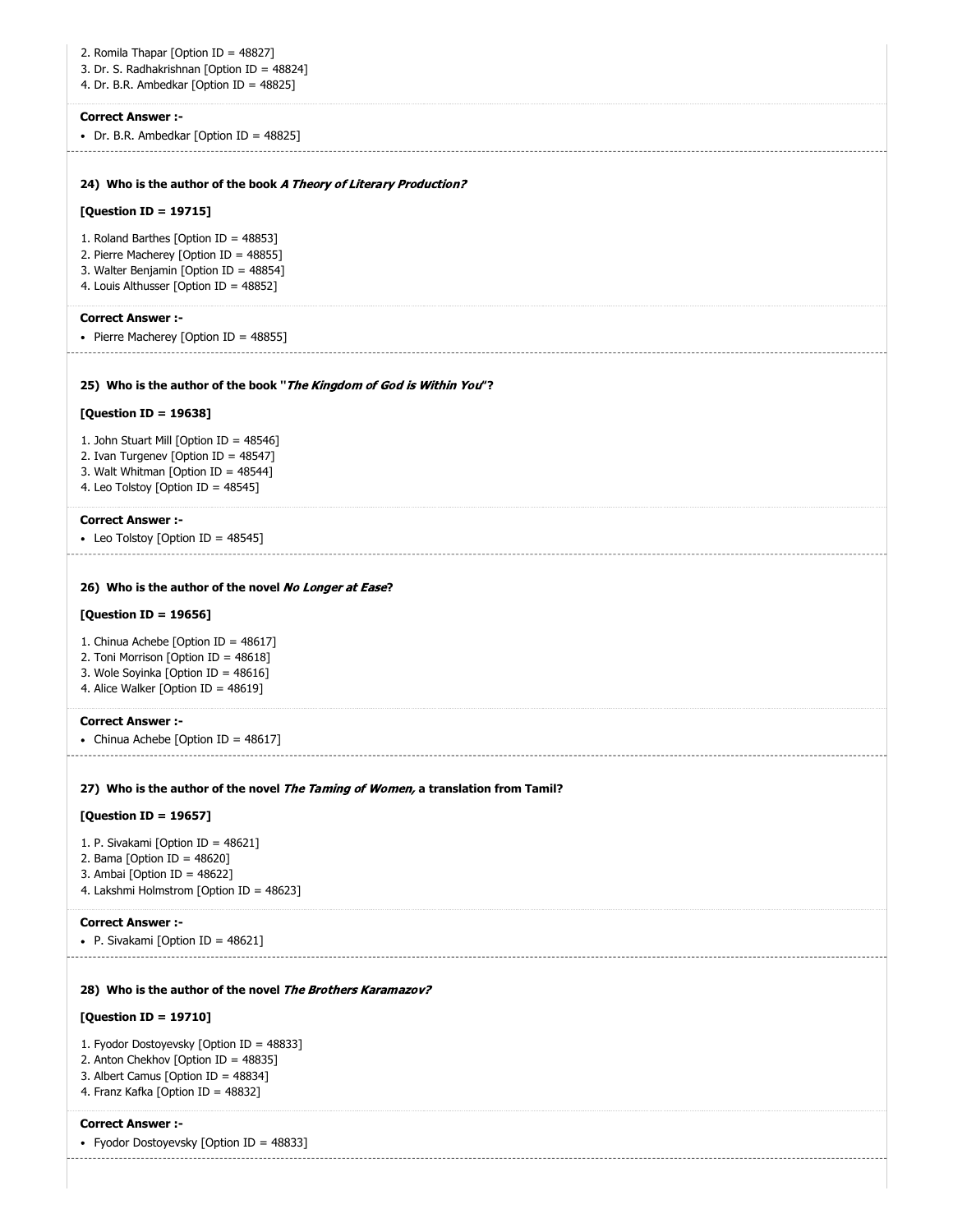| 29) Who is the author of <i>Buddhacharita</i> , a <i>Mahakavya?</i>                                                                                                     |
|-------------------------------------------------------------------------------------------------------------------------------------------------------------------------|
| [Question ID = 19719]                                                                                                                                                   |
| 1. Aśvaghosa [Option ID = $48871$ ]<br>2. Bhavabhuti [Option ID = 48869]<br>3. Harshavardhana [Option ID = 48870]<br>4. Panini [Option ID = 48868]                      |
| <b>Correct Answer :-</b>                                                                                                                                                |
| • Aśvaghosa [Option ID = 48871]                                                                                                                                         |
| 30) Who is the author of the historical novel Train to Pakistan?                                                                                                        |
| [Question ID = 19676]                                                                                                                                                   |
| 1. Mulk Raj Anand [Option ID = $48697$ ]<br>2. Saadat Hasan Manto [Option ID = 48696]<br>3. Khushwant Singh [Option ID = 48699]<br>4. Kiran Desai [Option ID = 48698]   |
| <b>Correct Answer :-</b><br>• Khushwant Singh [Option ID = 48699]                                                                                                       |
| 31) Who is the author of the article <i>Three Hundred Ramayanas</i> ?                                                                                                   |
| [Question ID = 19725]                                                                                                                                                   |
| 1. U.R. Ananthamurthy [Option ID = 48895]<br>2. A. K. Ramanujan [Option ID = 48894]<br>3. C. Rajagopalachari [Option ID = 48893]<br>4. R.K. Narayan [Option ID = 48892] |
| <b>Correct Answer :-</b>                                                                                                                                                |
| • A. K. Ramanujan [Option ID = 48894]                                                                                                                                   |
| 32) Who is the author of the collection of fictions Labyrinths?<br>[Question ID = 19731]                                                                                |
| 1. Gabriel García Márquez [Option ID = 48919]                                                                                                                           |
| 2. Mario Vargas Llosa [Option ID = 48916]                                                                                                                               |
| 3. Jorge Luis Borges [Option ID = 48917]<br>4. Carlos Fuentes [Option ID = 48918]                                                                                       |
| <b>Correct Answer :-</b>                                                                                                                                                |
| • Jorge Luis Borges [Option ID = 48917]                                                                                                                                 |
| 33) Who was founder of the Satyashodhak Samaj in Maharashtra?                                                                                                           |
| [Question ID = 19673]                                                                                                                                                   |
| 1. V.S. Khandekar [Option ID = 48687]<br>2. Bal Gangadhar Tilak [Option ID = 48686]<br>3. V.D. Savarkar [Option ID = 48684]<br>4. Jyotiba Phule [Option ID = 48685]     |
| <b>Correct Answer:-</b><br>• Jyotiba Phule [Option ID = 48685]                                                                                                          |
|                                                                                                                                                                         |
| 34) Max Müller edited the 50 volumes of --------------------------.                                                                                                     |
| [Question ID = 19658]                                                                                                                                                   |
| 1. The Story of the World [Option ID = 48626]<br>2. A History of India [Option ID = 48624]                                                                              |

3. The Sacred books Hindus [Option ID = 48627]

4. The Sacred books the East [Option ID = 48625]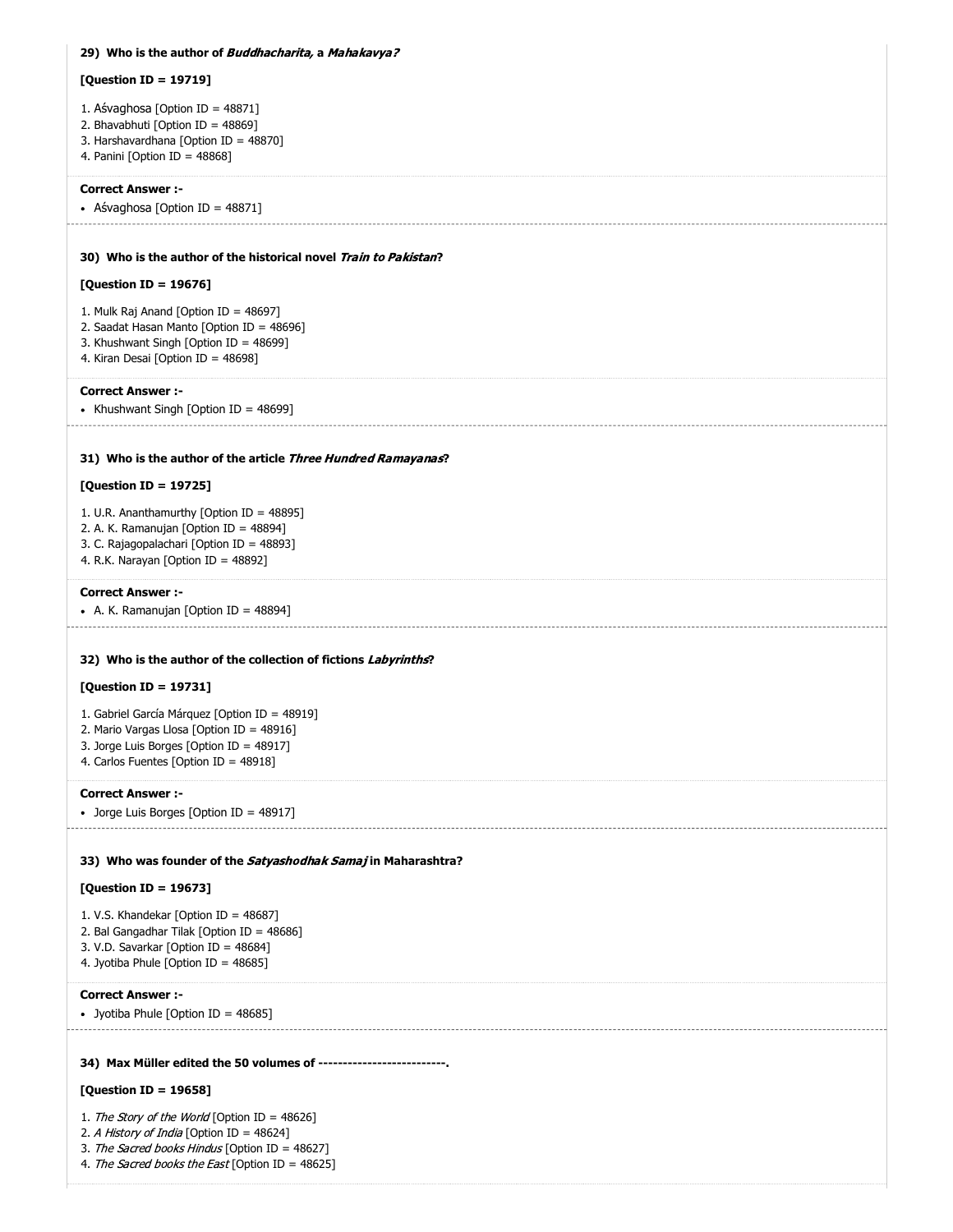| <b>Correct Answer :-</b><br><i>The Sacred books the East</i> [Option ID = 48625]                                                                                                                                             |
|------------------------------------------------------------------------------------------------------------------------------------------------------------------------------------------------------------------------------|
| 35) A -------------- country recognizes more than three languages [Question ID = 19641]                                                                                                                                      |
| 1. Bilingual [Option ID = 48556]<br>2. Multilingual [Option ID = 48558]<br>3. Trilingual [Option ID = 48557]<br>4. Monolingual [Option ID = 48559]                                                                           |
| <b>Correct Answer:-</b><br>• Multilingual [Option ID = 48558]                                                                                                                                                                |
| 36) This play demonstrates "Theater of the Absurd" as a text and a performance:                                                                                                                                              |
| [Question ID = 19718]                                                                                                                                                                                                        |
| 1. <i>Ghashiram Kotwal</i> [Option ID = 48867]<br>2. Life of Galileo [Option ID = 48866]<br>3. Waiting for Godot [Option ID = 48865]<br>4. A Doll's House [Option ID = 48864]                                                |
| <b>Correct Answer :-</b><br>• <i>Waiting for Godot</i> [Option ID = 48865]                                                                                                                                                   |
| 37) Guernica, a painting by Pablo Picasso is a visual expression of the------------                                                                                                                                          |
| [Question ID = 19682]                                                                                                                                                                                                        |
| 1. patriotism and nationalism [Option ID = 48721]<br>2. animals and plants [Option ID = $48723$ ]<br>3. glory of war [Option ID = $48720$ ]<br>4. suffering and devastation of war [Option ID = $48722$ ]                    |
| <b>Correct Answer :-</b><br>• suffering and devastation of war [Option ID = 48722]                                                                                                                                           |
| 38) Kathak, the Indian classical dance is associated with the tradition of --------- --------------                                                                                                                          |
| [Question ID = 19662]                                                                                                                                                                                                        |
| 1. Kathaasaptasati [Option ID = 48643]<br>2. Kathasaritha Sagara [Option ID = 48642]<br>3. Kathakars the storytellers [Option ID = 48641]<br>4. Story of <i>Sufis</i> [Option ID = 48640]                                    |
| <b>Correct Answer :-</b>                                                                                                                                                                                                     |
| • Kathakars the storytellers [Option ID = 48641]<br>--------------------------                                                                                                                                               |
| 39) Six Acres and a Third is a novel authored by -----------------, originally written in -------.                                                                                                                           |
| [Question ID = 19711]                                                                                                                                                                                                        |
| 1. Sunil Gangopadhyay, Bengali [Option ID = 48837]<br>2. Bibhutibhushan Bandyopadhyay, Odia [Option ID = 48839]<br>3. Fakir Mohan Senapati, Bengali [Option ID = 48838]<br>4. Fakir Mohan Senapati, Odia [Option ID = 48836] |
| <b>Correct Answer:-</b><br>• Fakir Mohan Senapati, Bengali [Option ID = 48838]                                                                                                                                               |
| 40) A Theory of Semiotics (1975) was authored by -----------, an acclaimed Italian writer.<br>[Question ID = 19652]                                                                                                          |

1. Charles Sanders Peirce [Option ID = 48602]

2. Umberto Eco [Option ID = 48601]

3. Roland Barthes [Option ID = 48600]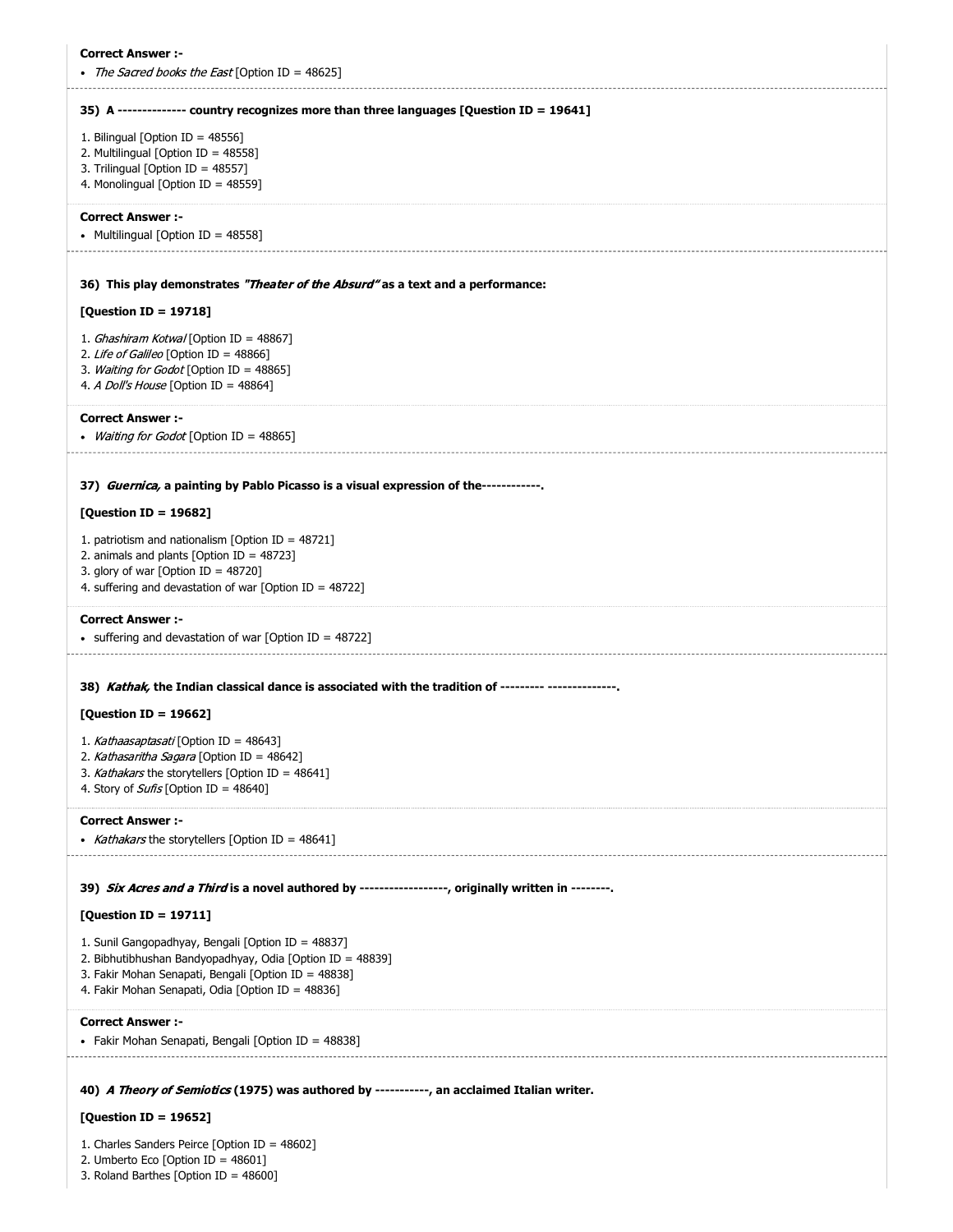| 4. Jean Baudrillard [Option ID = 48603]                                                                                                                                                                                                                                    |
|----------------------------------------------------------------------------------------------------------------------------------------------------------------------------------------------------------------------------------------------------------------------------|
| <b>Correct Answer:-</b><br>• Umberto Eco [Option ID = $48601$ ]                                                                                                                                                                                                            |
| 41) Andha Yug, the verse play of Dharamvir Bharati is an allegory to the----------                                                                                                                                                                                         |
| [Question ID = 19672]<br>1. violence of civil war [Option ID = $48683$ ]<br>2. violence of feudal system [Option ID = $48681$ ]<br>3. violence of colonization [Option ID = 48680]<br>4. violence during partition of India [Option ID = 48682]                            |
| <b>Correct Answer :-</b><br>• violence during partition of India [Option ID = $48682$ ]                                                                                                                                                                                    |
| 42) "As a woman, I have no country. As a woman I want no country. As a woman my country is the whole world". Find the author of the<br>statement.                                                                                                                          |
| [Question ID = 19733]                                                                                                                                                                                                                                                      |
| 1. Toni Morrison [Option ID = 48925]<br>2. Jane Austen [Option ID = 48927]<br>3. Virginia Woolf [Option ID = 48926]<br>4. Alice Walker [Option ID = 48924]                                                                                                                 |
| <b>Correct Answer:-</b><br>• Virginia Woolf [Option ID = 48926]                                                                                                                                                                                                            |
| 43) The Republic of Plato discusses the themes of --------- and ---------.<br>[Question ID = 19736]<br>1. justice, city state [Option ID = $48938$ ]<br>2. law, kingdom [Option ID = 48937]<br>3. war, peace [Option ID = $48939$ ]<br>4. poetry, epic [Option ID = 48936] |
| <b>Correct Answer :-</b><br>• justice, city state [Option ID = 48938]                                                                                                                                                                                                      |
| 44) Koodiyattam, a traditional performance of Kerala is a form of -------------------                                                                                                                                                                                      |
| [Question ID = 19684]<br>1. Folk Drama [Option ID = 48728]<br>2. Tribal Drama [Option ID = 48731]<br>3. Sanskrit Drama [Option ID = 48729]<br>4. Ritual Play [Option ID = 48730]                                                                                           |
| <b>Correct Answer :-</b><br>• Sanskrit Drama [Option ID = 48729]                                                                                                                                                                                                           |
| 45) Ashtadasa varnana is a term related to:<br>[Question ID = 19720]<br>1. Kavya [Option ID = 48874]<br>2. Carita [Option ID = 48875]<br>3. Upanishad [Option ID = 48873]<br>4. Veda [Option ID = 48872]                                                                   |
| <b>Correct Answer :-</b><br>• <i>Kavya</i> [Option ID = 48874]                                                                                                                                                                                                             |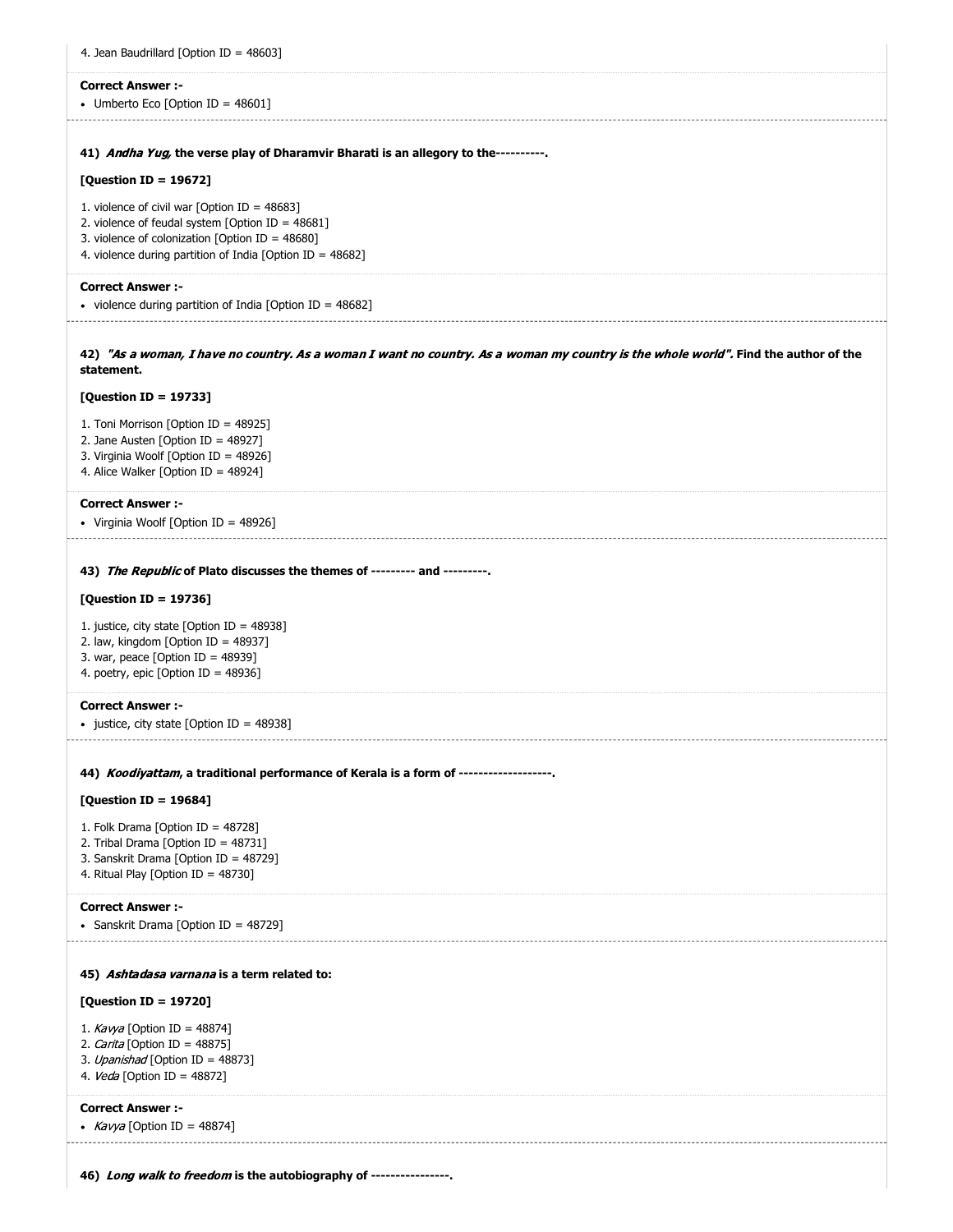| [Question ID = 19722]                                                                                        |
|--------------------------------------------------------------------------------------------------------------|
| 1. Martin Luther King, Jr [Option ID = 48881]                                                                |
| 2. Abraham Lincoln [Option ID = 48882]                                                                       |
| 3. Nelson Mandela [Option ID = 48883]<br>4. Frantz Fanon [Option ID = 48880]                                 |
|                                                                                                              |
| <b>Correct Answer :-</b><br>• Nelson Mandela [Option ID = 48883]                                             |
|                                                                                                              |
|                                                                                                              |
| 47) Padma Purana is one of the Ramayana composed by a Jain teacher ----------.                               |
| [Question ID = 19664]                                                                                        |
| 1. Vimala Suri [Option ID = 48648]                                                                           |
| 2. Ravisena [Option ID = 48651]<br>3. Sanghadasa [Option ID = 48649]                                         |
| 4. Harisena [Option ID = 48650]                                                                              |
| <b>Correct Answer:-</b>                                                                                      |
| • Ravisena [Option ID = $48651$ ]                                                                            |
|                                                                                                              |
| 48) Dasarupaka is a classification of ------------, as expound in --------------                             |
| [Question ID = 19655]                                                                                        |
|                                                                                                              |
| 1. Poems, kavyadarsa [Option ID = 48612]<br>2. Dramatic forms, Natyasastra [Option ID = 48614]               |
| 3. Grammar, Ashtadhyayi [Option ID = 48613]                                                                  |
| 4. Emotions, Natyasastra [Option ID = 48615]                                                                 |
| <b>Correct Answer :-</b>                                                                                     |
| • Dramatic forms, Natyasastra [Option ID = 48614]                                                            |
|                                                                                                              |
| 49) Yakshagana is a-------- form of -----------.                                                             |
| [Question ID = 19705]                                                                                        |
| 1. folk theatre, Andhra Pradesh and Telangana [Option ID = 48813]                                            |
| 2. classical music, Kerala [Option ID = 48812]                                                               |
| 3. classical theatre, Tamilnadu [Option ID = 48815]<br>4. traditional theatre, Karnataka [Option ID = 48814] |
|                                                                                                              |
| <b>Correct Answer :-</b>                                                                                     |
| • traditional theatre, Karnataka [Option ID = $48814$ ]                                                      |
|                                                                                                              |
| 50) Dhvanyaloka a book on Sanskrit poetics is accredited to                                                  |
| [Question ID = 19648]                                                                                        |
| 1. Abhinavagupta [Option ID = 48584]                                                                         |
| 2. Asvagosha [Option ID = 48587]<br>3. Anandavardhana [Option ID = 48585]                                    |
| 4. Bhartruhari [Option ID = 48586]                                                                           |
| <b>Correct Answer :-</b>                                                                                     |
| • Anandavardhana [Option ID = 48585]                                                                         |
|                                                                                                              |
| 51) Terukkuttu is a traditional theatre from ---------                                                       |
| [Question ID = 19704]                                                                                        |
| 1. Kerala [Option ID = $48808$ ]                                                                             |
| 2. Karnataka [Option ID = 48809]                                                                             |

- 3. Andhra Pradesh [Option ID = 48810]
- 4. Tamil Nadu [Option ID = 48811]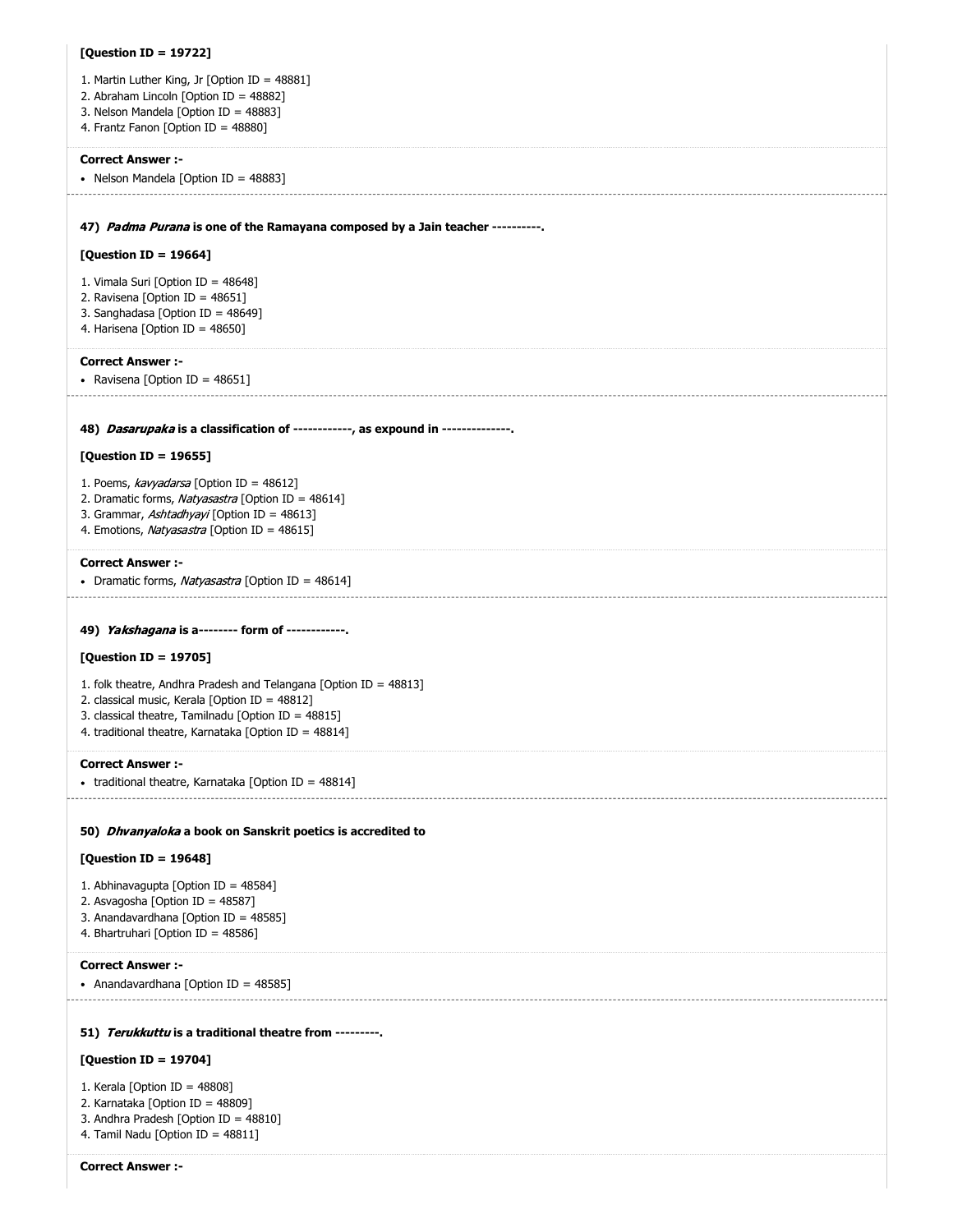```
52) 
"I Have a Dream" is a historical speech delivered by----------------.
53) 
"I Know Why the Caged Bird Sings" is one of the autobiographies of -------------.
54) 
Brihat Katha attributed to Gunadhya is a lost book composed in A language known as---------- Prakrit
55) 
A steady decline in the total amount of ozone in the Earth's stratosphere poses a real danger to -------- ----------.
56) 
Shree Narayana Guru, a -------------- led a movement in -------------.
57) 
According to Aristotle the impulse to produce poetry derives from two basic characteristics of human consciousness: [Question ID =
• Tamil Nadu [Option ID = 48811]
[Question ID = 19686]
1. Martin Luther King, Jr [Option ID = 48737]
2. Abraham Lincoln [Option ID = 48736]
3. Nelson Mandela [Option ID = 48739]
4. Frantz Fanon [Option ID = 48738]
Correct Answer :-
• Martin Luther King, Jr [Option ID = 48737][Question ID = 19679]
1. Toni Morrison [Option ID = 48709]
2. Maya Angelou [Option ID = 48710]
3. Virginia Woolf [Option ID = 48711]
4. Alice Walker [Option ID = 48708]
Correct Answer :-
• Maya Angelou [Option ID = 48710]
[Question ID = 19642]
1. Pali [Option ID = 48560]
2. Maithili [Option ID = 48563]
3. Magadhi [Option ID = 48561]
4. Paishachi [Option ID = 48562]
Correct Answer :-
• Paishachi [Option ID = 48562]
[Question ID = 19668]
1. biodiversity and geopolitics [Option ID = 48665]
2. ecosystem and human health [Option ID = 48667]3. population and birth [Option ID = 48666]
4. social structure and political system [Option ID = 48664]
Correct Answer :-
ecosystem and human health [Option ID = 48667]
[Question ID = 19677]
1. writer, Maharashtra [Option ID = 48702]
2. politician, Tami Nadu [Option ID = 48700]
3. religious leader, Karnataka [Option ID = 48703]
4. social reformer, Kerala [Option ID = 48701]
Correct Answer :-
social reformer, Kerala [Option ID = 48701]
19667]
1. Instinct of music, instinct of colours [Option ID = 48660]
```
2. Instinct of language, instinct of symbol [Option ID = 48661]

3. Instinct of imitation, instinct of harmony and rhythm [Option ID = 48662]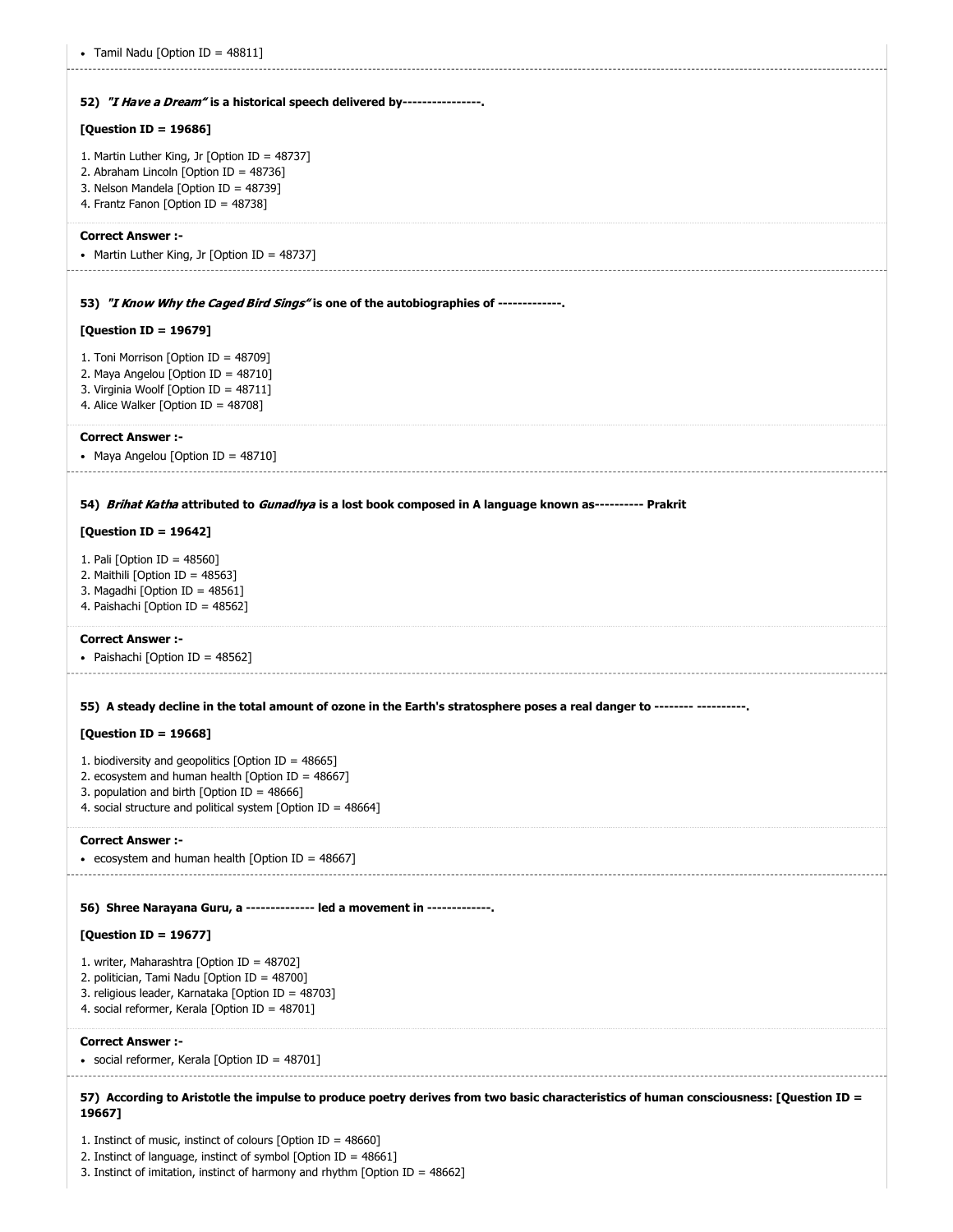| 4. Instinct of time, instinct of space [Option ID = $48663$ ]                                                                                                                                |
|----------------------------------------------------------------------------------------------------------------------------------------------------------------------------------------------|
| <b>Correct Answer :-</b><br>• Instinct of imitation, instinct of harmony and rhythm [Option ID = 48662]                                                                                      |
| 58) Hiuen Tsang, the famous Chinese traveler came to India to ------------------.                                                                                                            |
| [Question ID = 19688]                                                                                                                                                                        |
| 1. learn Sanskrit [Option ID = 48747]<br>2. promote silk trade [Option ID = 48745]<br>3. study Buddhism and mysticism [Option ID = 48746]<br>4. collect Indian paintings [Option ID = 48744] |
| <b>Correct Answer :-</b><br>• study Buddhism and mysticism [Option ID = 48746]                                                                                                               |
| 59) When M.K. Gandhi was in South Africa he --------------- racial apartheid [Question ID = 19680]                                                                                           |
| 1. was unaware of [Option ID = $48715$ ]<br>2. did not campaign against [Option ID = 48713]<br>3. championed against [Option ID = 48712]<br>4. supported [Option ID = 48714]                 |
| <b>Correct Answer:-</b><br>• did not campaign against [Option ID = 48713]                                                                                                                    |
| 60) Govardanram Tripathi wrote four volumes novel ---------------- in Gujarati.                                                                                                              |
| [Question ID = 19646]                                                                                                                                                                        |
| 1. Lilavati Jivankala [Option ID = 48576]<br>2. <i>Indira Bai</i> [Option ID = 48577]<br>3. Sarasvatichandra [Option ID = 48578]<br>4. Sadavastu Vichar [Option ID = 48579]                  |
| <b>Correct Answer:-</b><br>• Sarasvatichandra [Option ID = 48578]                                                                                                                            |
| 61) A field of study which deals the system of signs: [Question ID = 19727]                                                                                                                  |
| 1. Semiotics [Option ID = $48901$ ]<br>2. Signifier [Option ID = 48902]<br>3. Symbolism [Option ID = 48900]<br>4. Surrealism [Option ID = 48903]                                             |
| <b>Correct Answer:-</b><br>• Semiotics [Option ID = 48901]                                                                                                                                   |
| 62) Tales from <i>Mahabharata</i> are spread all over India, because it is a part of many --------------                                                                                     |
| [Question ID = 19724]                                                                                                                                                                        |
| 1. mystic practices [Option ID = $48891$ ]<br>2. temple arts [Option ID = $48888$ ]<br>3. oral traditions [Option ID = 48889]<br>4. ritual practice [Option ID = 48890]                      |
| <b>Correct Answer:-</b><br>• oral traditions [Option ID = 48889]                                                                                                                             |
| 63) Eighth Schedule of Constitution of India includes --------------- Indian languages [Question ID = 19639]                                                                                 |
| 1. Twenty two [Option ID = $48551$ ]<br>2. Twenty [Option ID = $48549$ ]<br>3. Twenty one [Option ID = 48550]<br>4. Fourteen [Option ID = 48548]                                             |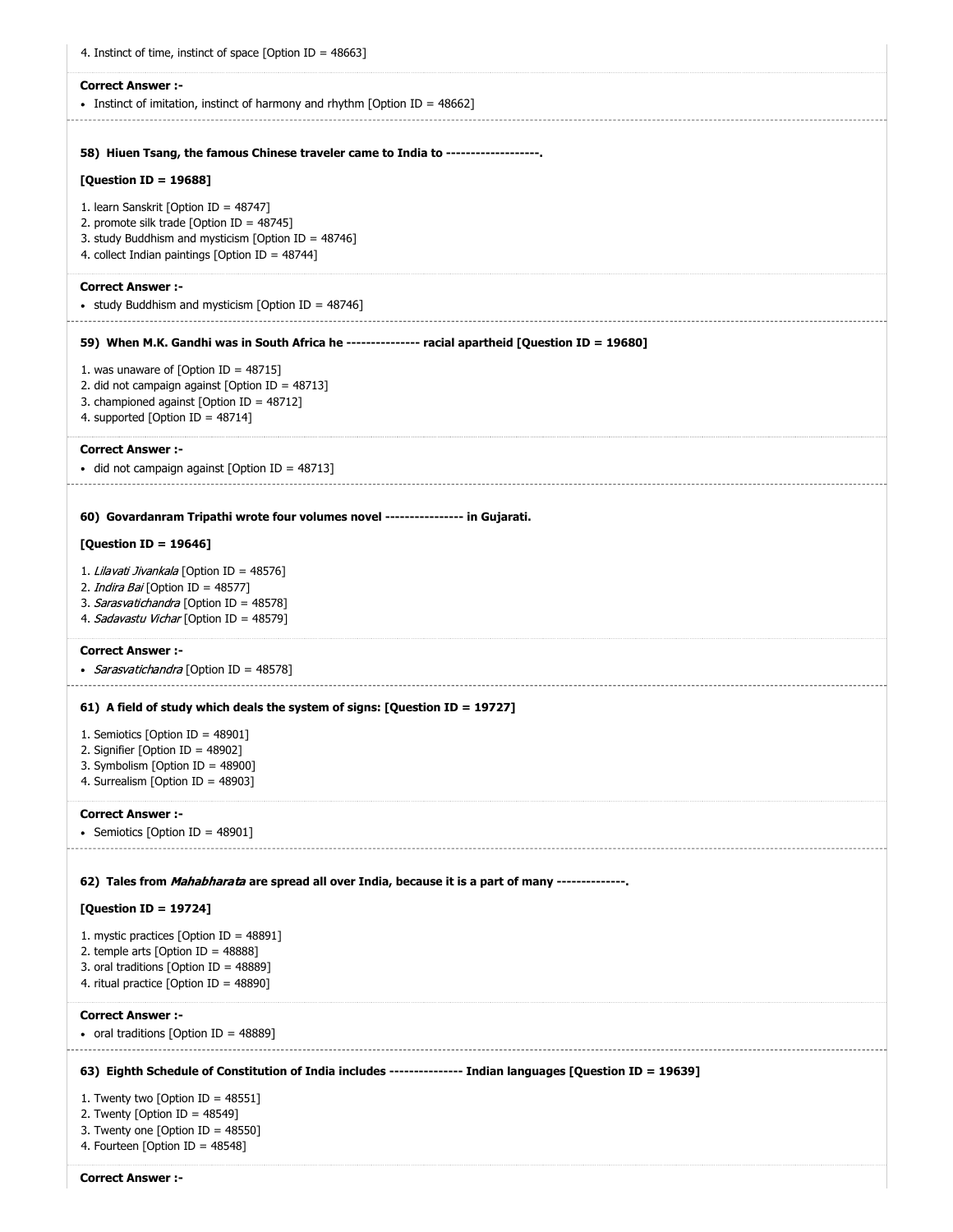| • Twenty two [Option ID = $48551$ ]                                                                                                                                                                                   |
|-----------------------------------------------------------------------------------------------------------------------------------------------------------------------------------------------------------------------|
| 64) A country which accommodates the equality of languages and plurality of cultures can be called as a ----------- and ----------- nation                                                                            |
| [Question ID = 19735]                                                                                                                                                                                                 |
| 1. Democratic, Republic [Option ID = 48932]<br>2. Socialist, Democratic [Option ID = 48934]<br>3. Integrated, Unified [Option ID = 48935]<br>4. Multilingual, Multicultural [Option ID = 48933]                       |
| <b>Correct Answer :-</b><br>• Multilingual, Multicultural [Option ID = 48933]                                                                                                                                         |
| 65) Find the author of the statement "One is not born a woman but rather becomes one."                                                                                                                                |
| [Question ID = 19661]                                                                                                                                                                                                 |
| 1. Julia Kristeva [Option ID = 48636]<br>2. Simone de Beauvoir [Option ID = 48639]<br>3. Judith Butler [Option ID = 48637]<br>4. Michel Foucault [Option ID = 48638]                                                  |
| <b>Correct Answer :-</b><br>• Simone de Beauvoir [Option ID = 48639]                                                                                                                                                  |
| 66) Three orders of language according to Jacques Lacan are: [Question ID = 19665]                                                                                                                                    |
| 1. Icon, Index and Symbol [Option ID = 48655]<br>2. Unconscious, Subconscious and Conscious [Option ID = 48653]<br>3. Id, Ego and Superego [Option ID = 48654]<br>4. Imaginary, Symbolic and Real [Option ID = 48652] |
| <b>Correct Answer :-</b><br>• Imaginary, Symbolic and Real [Option ID = 48652]                                                                                                                                        |
| 67) Subramania Bharati was the pioneer of modern ----------- poetry                                                                                                                                                   |
| [Question ID = 19650]                                                                                                                                                                                                 |
| 1. Kannada [Option ID = 48595]<br>2. Telugu [Option ID = $48593$ ]<br>3. Malayalam [Option ID = 48592]<br>4. Tamil [Option ID = $48594$ ]                                                                             |
| <b>Correct Answer :-</b><br>• Tamil [Option ID = 48594]                                                                                                                                                               |
| 68) 'Expressionism' is associated with------------------.                                                                                                                                                             |
| [Question ID = 19685]                                                                                                                                                                                                 |
| 1. scientific perspective [Option ID = 48733]<br>2. subjective perspective [Option ID = 48732]<br>3. political perspective [Option ID = 48735]<br>4. social perspective [Option ID = 48734]                           |
| <b>Correct Answer :-</b><br>• subjective perspective [Option ID = $48732$ ]                                                                                                                                           |
| 69) One of the following is not the play of Bhasa:                                                                                                                                                                    |
| [Question ID = 19670]                                                                                                                                                                                                 |

1. Duta Vakya [Option ID = 48674]

2. Karnabharam [Option ID = 48672]

3. Priyadarsika [Option ID =  $48675$ ]

4. Urubhanga [Option ID = 48673]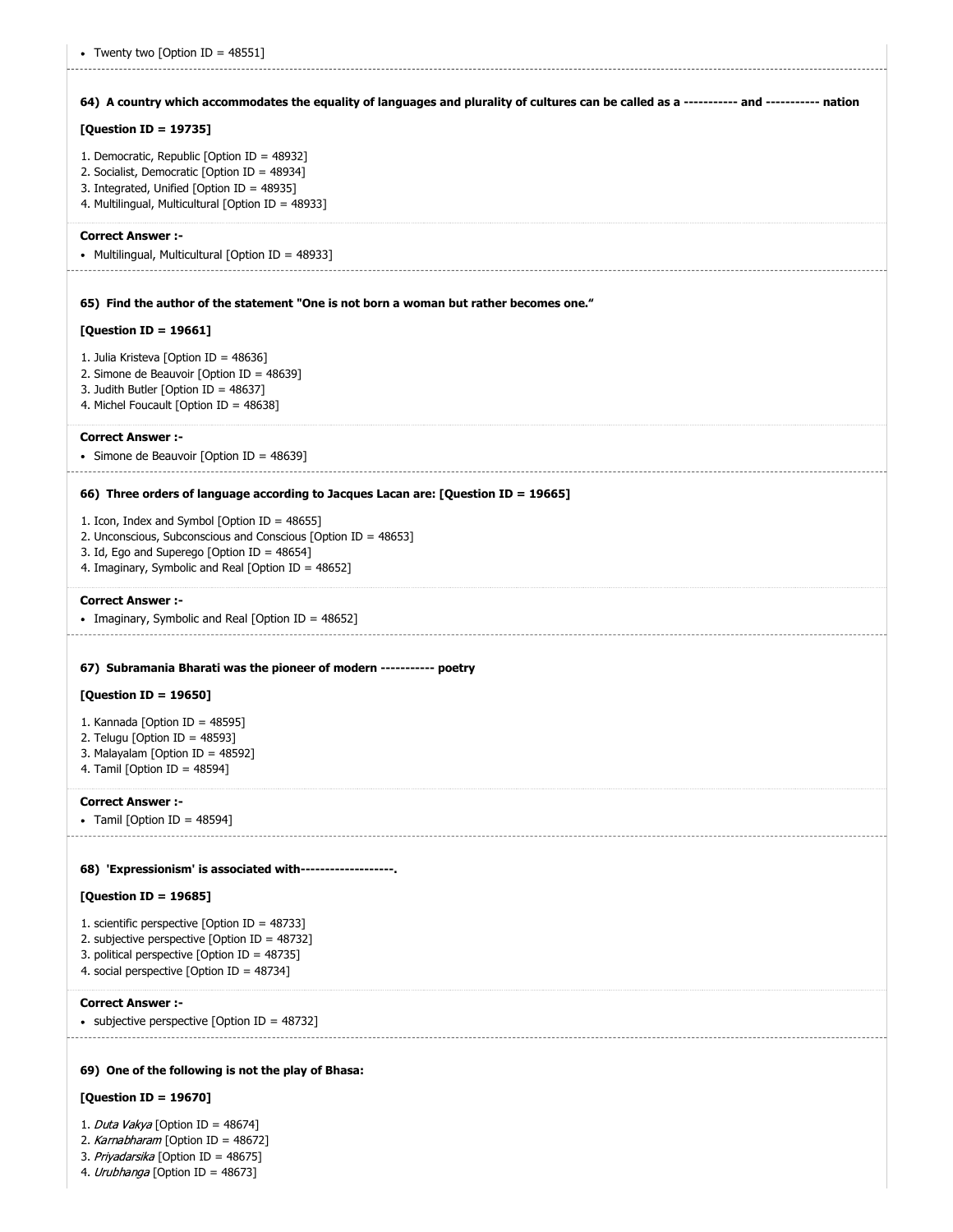| <b>Correct Answer:-</b><br>• Priyadarsika [Option ID = 48675]                                                                                                                   |
|---------------------------------------------------------------------------------------------------------------------------------------------------------------------------------|
|                                                                                                                                                                                 |
| 70) --------------- is the early Buddhist canon.                                                                                                                                |
| [Question ID = 19706]                                                                                                                                                           |
| 1. Tripitaka [Option ID = 48819]<br>2. Panchatantra [Option ID = 48816]<br>3. Buddhacarita [Option ID = 48817]<br>4. Therakatha [Option ID = 48818]                             |
| <b>Correct Answer:-</b><br>• Tripitaka [Option ID = 48819]                                                                                                                      |
| 71) --------------- argued that psychological qualities such as growth and realisation of potentials resulted from a desire for freedom, and<br>striving for justice and truth. |
| [Question ID = 19695]                                                                                                                                                           |
| 1. Erik Erikson [Option ID = 48774]<br>2. Sigmund Freud [Option ID = 48775]<br>3. Erich Fromm [Option ID = 48773]<br>4. Karen Horney [Option ID = 48772]                        |
| <b>Correct Answer:-</b><br>• Erich Fromm [Option ID = 48773]                                                                                                                    |
| 72) ---------------- is the composer of the Bhajan" Vaishnava Jana to" which was included by Mahatma Gandhi in his daily prayers.                                               |
| [Question ID = 19697]                                                                                                                                                           |
| 1. Mīra Bai [Option ID = 48781]<br>2. Narasinh Mehta [Option ID = 48783]<br>3. Ravidās [Option ID = 48782]<br>4. Kabīr [Option ID = $48780$ ]                                   |
| <b>Correct Answer:-</b><br>• Narasinh Mehta [Option ID = 48783]                                                                                                                 |
| 73) ------------- is the title of the messenger poems composed by Kalidasa                                                                                                      |
| [Question ID = 19659]                                                                                                                                                           |
| 1. Kumārasambhava [Option ID = 48628]<br>2. Raghuvamsa [Option ID = 48631]<br>3. Ratnavali [Option ID = 48630]<br>4. Meghadūta [Option ID = 48629]                              |
| <b>Correct Answer :-</b>                                                                                                                                                        |
| • <i>Meghadūta</i> [Option ID = 48629]                                                                                                                                          |
| 74) ------------- is the author of <i>Indlulekha</i> , one of the early novels written in Malayalam.                                                                            |
| [Question ID = 19644]                                                                                                                                                           |
| 1. Vaikom Muhammed Basheer [Option ID = 48568]<br>2. C. V. Raman Pillai [Option ID = 48571]<br>3. Kesavadev [Option ID = 48570]<br>4. O. Chandu Menon [Option ID = 48569]       |
| <b>Correct Answer :-</b><br>• O. Chandu Menon [Option ID = 48569]<br>-------------------                                                                                        |
| 75) ----------- literature is the anthology of ancient Tamil poems                                                                                                              |
| [Question ID = 19713]                                                                                                                                                           |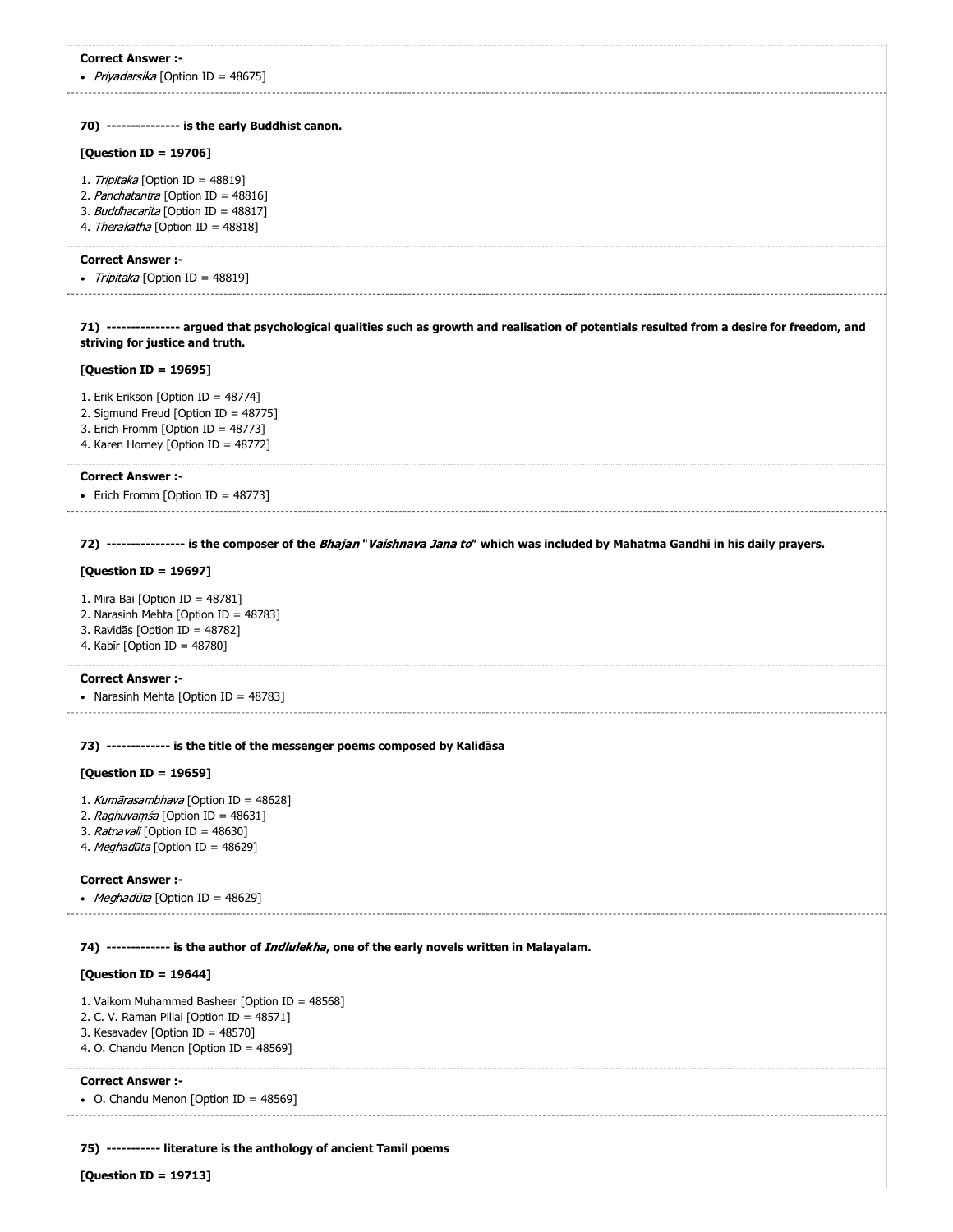| 1. Needhi [Option ID = 48846]<br>2. <i>Dharma</i> [Option ID = 48847]<br>3. Bhakti [Option ID = 48844]<br>4. Sangam [Option ID = 48845]                                                                                                                                                                                                                                                         |
|-------------------------------------------------------------------------------------------------------------------------------------------------------------------------------------------------------------------------------------------------------------------------------------------------------------------------------------------------------------------------------------------------|
| <b>Correct Answer :-</b><br>• Sangam [Option ID = 48845]                                                                                                                                                                                                                                                                                                                                        |
| 76) ----------- is the author of the text Ashtadhyayi, a grammatical treatise<br>[Question ID = 19702]<br>1. Bānabhatta [Option ID = 48800]<br>2. Patanjali [Option ID = 48802]<br>3. Pāņini [Option ID = 48801]<br>4. Bhāsa [Option ID = 48803]                                                                                                                                                |
| <b>Correct Answer :-</b><br>• Pāṇini [Option ID = 48801]                                                                                                                                                                                                                                                                                                                                        |
| 77) A dialect is a form of a --------, and specific to ------------. [Question ID = 19637]<br>1. region, a language [Option ID = $48543$ ]<br>2. language, a region [Option ID = 48540]<br>3. country, a language [Option ID = 48542]<br>4. culture, a community [Option ID = 48541]                                                                                                            |
| <b>Correct Answer :-</b><br>• language, a region [Option ID = $48540$ ]                                                                                                                                                                                                                                                                                                                         |
| 78) In 1950, ----------------- wrote the novel Pinjar (Skeleton) which describes the plight of the women during the partition.<br>[Question ID = 19645]<br>1. Amrita Pritam [Option ID = 48572]<br>2. Mahadevi Verma [Option ID = 48574]<br>3. Mahasweta Devi [Option ID = 48575]<br>4. Qurratulain Hyder [Option ID = 48573]<br><b>Correct Answer:-</b><br>• Amrita Pritam [Option ID = 48572] |
| 79) Claude Lévi-Strauss developed the theory of --------------------.                                                                                                                                                                                                                                                                                                                           |
| [Question ID = 19726]<br>1. Eco-politics [Option ID = 48899]<br>2. Structural Anthropology [Option ID = 48898]<br>3. Post-structuralism [Option ID = 48896]<br>4. Literary Semiotics [Option ID = 48897]                                                                                                                                                                                        |
| <b>Correct Answer :-</b><br>• Structural Anthropology [Option ID = 48898]                                                                                                                                                                                                                                                                                                                       |
| 80) According to Hindu doctrine <i>Dharma, artha, kama</i> and <i>moksa</i> are called -------------<br>[Question ID = 19654]<br>1. Arthaśāstra [Option ID = 48610]<br>2. Varnadharma [Option ID = 48609]<br>3. Varna vyavastha [Option ID = 48611]<br>4. Purușārtha [Option ID = 48608]                                                                                                        |
| <b>Correct Answer :-</b><br>• <i>Puruṣārtha</i> [Option ID = 48608]                                                                                                                                                                                                                                                                                                                             |
| 81) According to Freud, Id is energized by two instinctual forces, called ---------- and -------------.                                                                                                                                                                                                                                                                                         |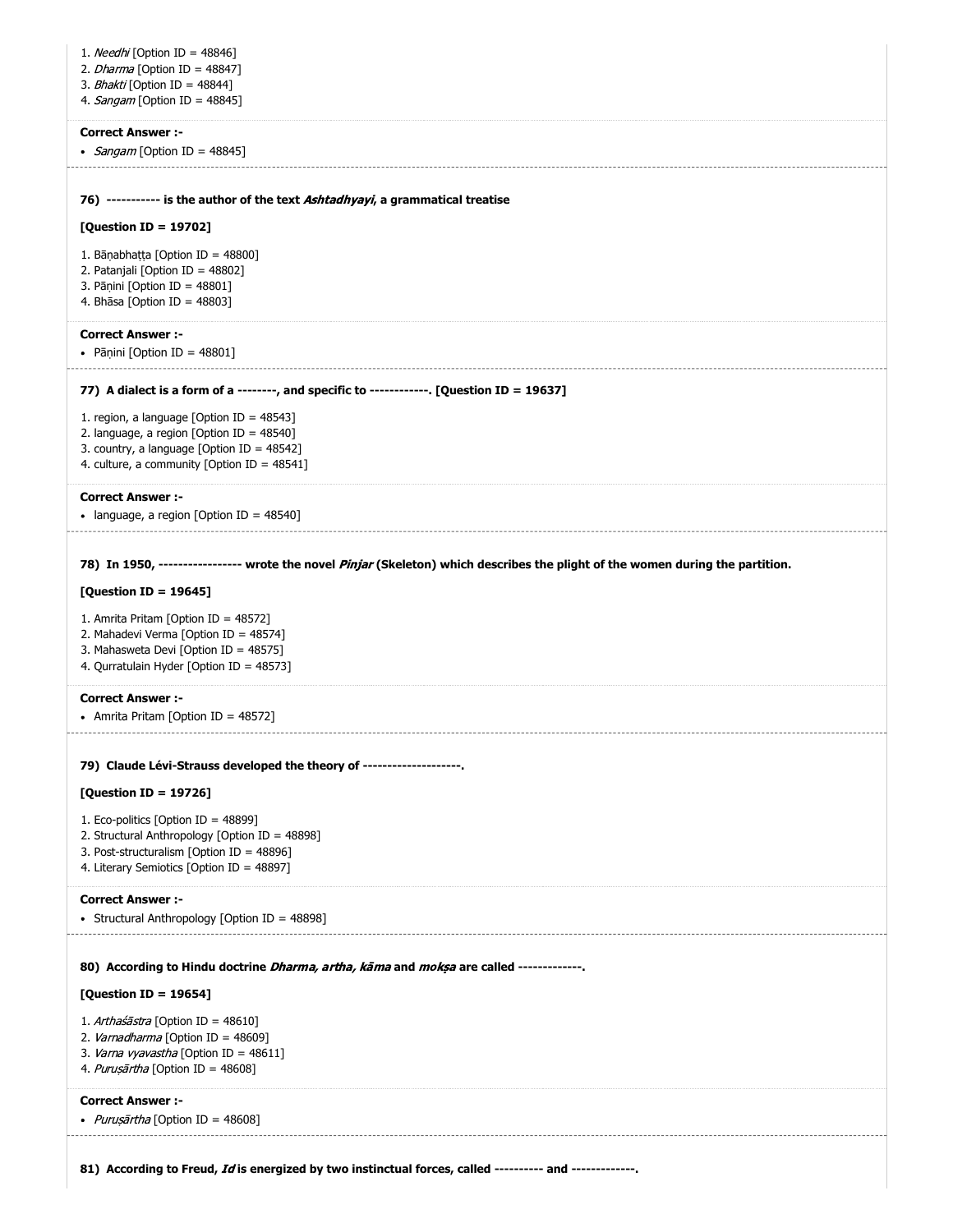| [Question ID = 19674]                                                                                                   |
|-------------------------------------------------------------------------------------------------------------------------|
| 1. life instinct, death instinct [Option ID = 48690]                                                                    |
| 2. ego, superego [Option ID = 48688]                                                                                    |
| 3. conscious, preconscious [Option ID = 48689]<br>4. collective unconscious, archetypes [Option ID = 48691]             |
|                                                                                                                         |
| <b>Correct Answer:-</b>                                                                                                 |
| • life instinct, death instinct [Option ID = 48690]                                                                     |
| 82) The ability to persuade rather than coerce is called: [Question ID = 19694]                                         |
| 1. Military power [Option ID = 48768]                                                                                   |
| 2. Soft Power [Option ID = 48770]                                                                                       |
| 3. Economic power [Option ID = 48769]                                                                                   |
| 4. Super power [Option ID = $48771$ ]                                                                                   |
| <b>Correct Answer:-</b>                                                                                                 |
| • Soft Power [Option ID = 48770]                                                                                        |
|                                                                                                                         |
| 83) -------------------------- received Jnanpith Award in 2017 for the contribution to literature [Question ID = 19712] |
| 1. Raghuveer Chaudhari [Option ID = 48841]                                                                              |
| 2. Bhalchandra Nemade [Option ID = 48840]                                                                               |
| 3. Chandrashekhara Kambara [Option ID = 48842]<br>4. Krishna Sobti [Option ID = 48843]                                  |
|                                                                                                                         |
| <b>Correct Answer :-</b>                                                                                                |
| • Krishna Sobti [Option ID = 48843]                                                                                     |
| 84) -------------- is about the protection of people more than the protection of states. [Question ID = 19696]          |
| 1. Cultural hegemony [Option ID = 48778]                                                                                |
| 2. Human security [Option ID = 48779]                                                                                   |
| 3. Economic stability [Option ID = 48776]                                                                               |
| 4. Social balance [Option ID = 48777]                                                                                   |
| <b>Correct Answer :-</b>                                                                                                |
| • Human security [Option ID = 48779]                                                                                    |
| 85) K. Shivarama Karanth was a -------------- writer, novelist and activist. [Question ID = 19640]                      |
| 1. Kannada [Option ID = 48554]                                                                                          |
| 2. Marathi [Option ID = 48553]                                                                                          |
| 3. Tamil [Option ID = 48555]<br>4. Telugu [Option ID = $48552$ ]                                                        |
|                                                                                                                         |
| <b>Correct Answer :-</b>                                                                                                |
| • Kannada [Option ID = 48554]                                                                                           |
|                                                                                                                         |
| 86) It is a programme for protecting nature and to create sustainable society:                                          |
| [Question ID = 19734]                                                                                                   |
| 1. Semiotics [Option ID = 48929]                                                                                        |
| 2. Structuralism [Option ID = 48928]<br>3. Ecopolitics [Option ID = 48931]                                              |
| 4. Cultural Anthropology [Option ID = 48930]                                                                            |
|                                                                                                                         |
| <b>Correct Answer :-</b>                                                                                                |
| • Ecopolitics [Option ID = $48931$ ]                                                                                    |
| 87) The Third Theatre as a concept and a practice was developed by -------------. [Question ID = 19717]                 |
| 1. Mohan Rakesh [Option ID = 48860]                                                                                     |
| 2. Vijay Tendulkar [Option ID = 48861]<br>3. G. Sankara Pillai [Option ID = 48863]                                      |
| 4. Badal Sircar [Option ID = 48862]                                                                                     |
|                                                                                                                         |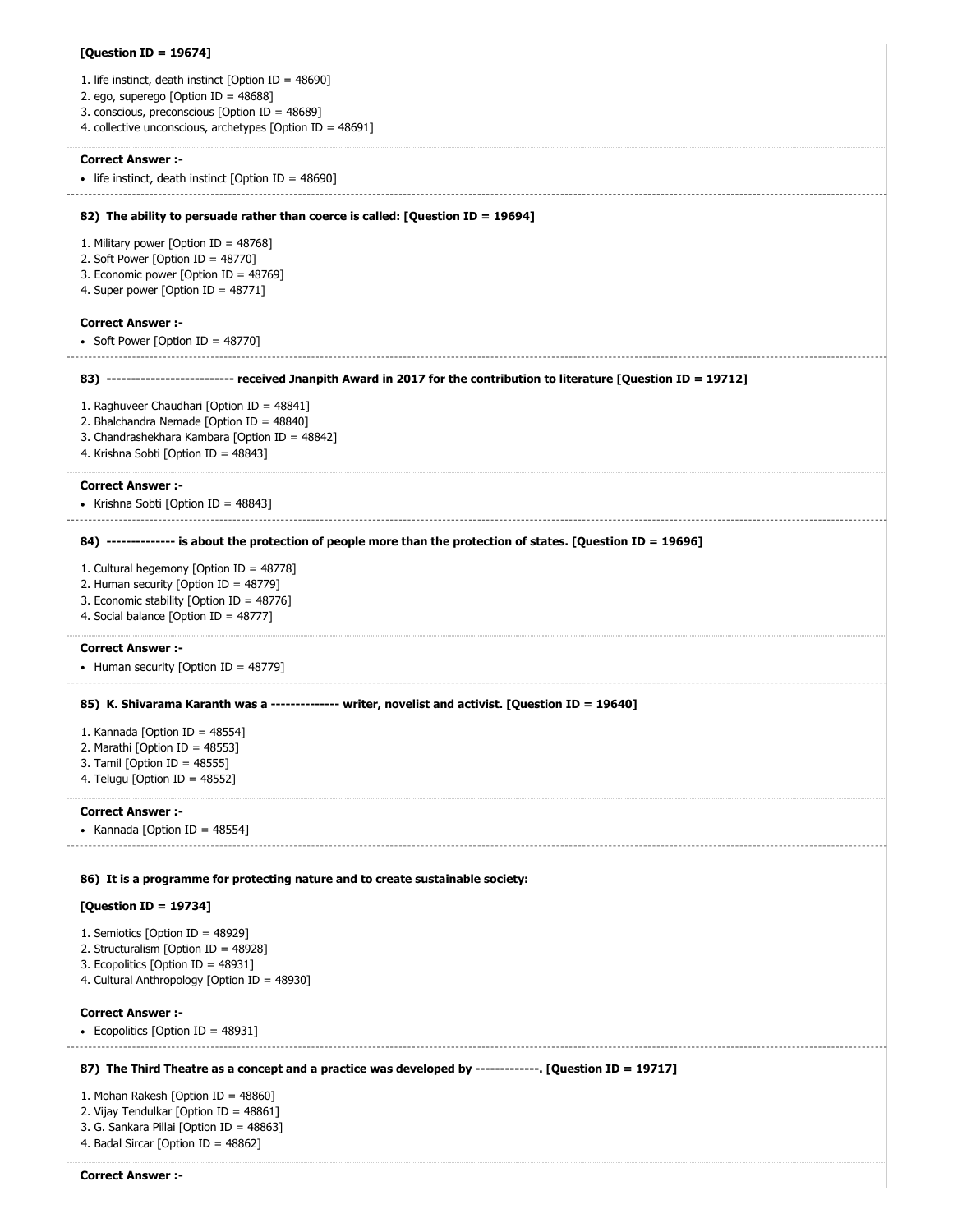| • Badal Sircar [Option ID = 48862]                                                                                                                                                                                                                                                        |
|-------------------------------------------------------------------------------------------------------------------------------------------------------------------------------------------------------------------------------------------------------------------------------------------|
|                                                                                                                                                                                                                                                                                           |
| 88) "Surrealism" is associated with-------------------.                                                                                                                                                                                                                                   |
| [Question ID = 19716]                                                                                                                                                                                                                                                                     |
| 1. subjective perspective and personal experiences [Option ID = $48858$ ]<br>2. rational thinking and creative inspiration [Option ID = $48856$ ]<br>3. mystic experience and creative energy [Option ID = $48859$ ]<br>4. creative potential of the unconscious mind [Option ID = 48857] |
| <b>Correct Answer :-</b>                                                                                                                                                                                                                                                                  |
| • creative potential of the unconscious mind [Option ID = $48857$ ]                                                                                                                                                                                                                       |
| 89) "No Woman No Cry" is a song by-------------, a Jamaican singer                                                                                                                                                                                                                        |
| [Question ID = 19687]                                                                                                                                                                                                                                                                     |
| 1. Rita Marley [Option ID = 48743]<br>2. Damian Marley [Option ID = 48741]<br>3. Ky-Mani Marley [Option ID = 48740]<br>4. Bob Marley [Option ID = 48742]                                                                                                                                  |
| <b>Correct Answer :-</b><br>• Bob Marley [Option ID = 48742]                                                                                                                                                                                                                              |
|                                                                                                                                                                                                                                                                                           |
| 90) "Suggestion" in poetry is termed in Sanskrit poetics as:                                                                                                                                                                                                                              |
| [Question ID = 19671]                                                                                                                                                                                                                                                                     |
| 1. Vakrokti [Option ID = 48676]<br>2. Sahitya [Option ID = 48677]<br>3. Riti [Option ID = 48679]<br>4. <i>Dvani</i> [Option ID = 48678]                                                                                                                                                   |
| <b>Correct Answer:-</b><br>• <i>Dvani</i> [Option ID = 48678]                                                                                                                                                                                                                             |
|                                                                                                                                                                                                                                                                                           |
| 91) "Dialogism" is a concept in literary theory developed by the philosopher --------------                                                                                                                                                                                               |
| [Question ID = 19723]                                                                                                                                                                                                                                                                     |
| 1. Mikhail Bakhtin [Option ID = 48887]<br>2. Roland Barthes [Option ID = $48885$ ]                                                                                                                                                                                                        |
| 3. Ferdinand de Saussure [Option ID = 48886]                                                                                                                                                                                                                                              |
| 4. Émile Durkheim [Option ID = 48884]                                                                                                                                                                                                                                                     |
| <b>Correct Answer:-</b><br>• Mikhail Bakhtin [Option ID = 48887]                                                                                                                                                                                                                          |
| 92) "Historical Materialism" was expounded by --------- as theoretical approach to study politics and societies                                                                                                                                                                           |
| [Question ID = 19693]                                                                                                                                                                                                                                                                     |
| 1. Charles Darwin [Option ID = 48767]<br>2. Adam Smith [Option ID = 48764]<br>3. Karl Marx [Option ID = 48765]<br>4. Francis Bacon [Option ID = 48766]                                                                                                                                    |
| <b>Correct Answer :-</b>                                                                                                                                                                                                                                                                  |
| • Karl Marx [Option ID = $48765$ ]                                                                                                                                                                                                                                                        |
|                                                                                                                                                                                                                                                                                           |
| 93) "Cultural Poetics" is also known as:                                                                                                                                                                                                                                                  |
| [Question ID = 19709]                                                                                                                                                                                                                                                                     |

1. Orientalism [Option ID = 48829]

```
2. New Historicism [Option ID = 48830]
```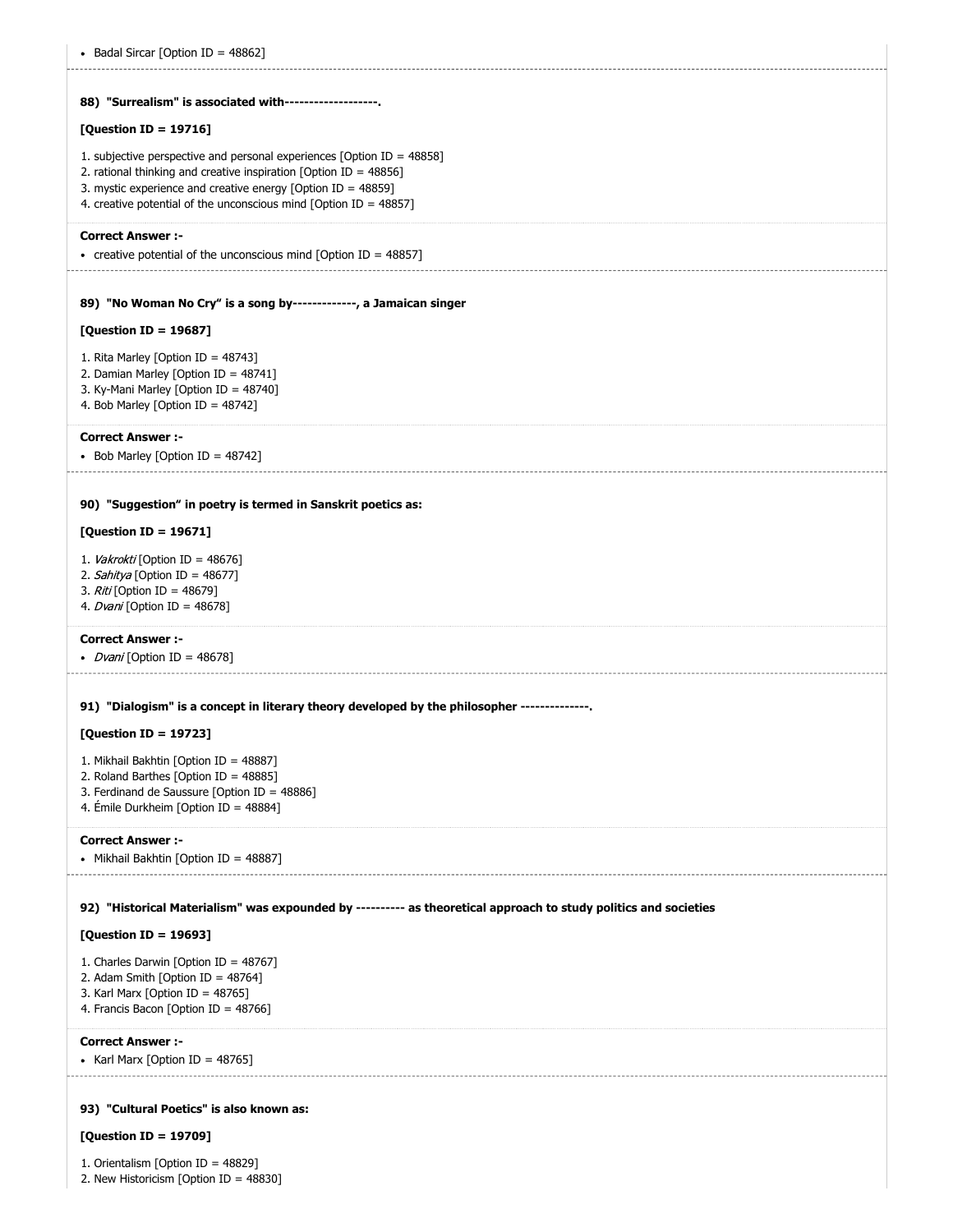| 3. New Criticism [Option ID = 48828]<br>4. Culture Studies [Option ID = 48831]                                                                                                         |
|----------------------------------------------------------------------------------------------------------------------------------------------------------------------------------------|
| <b>Correct Answer :-</b><br>• New Historicism [Option ID = $48830$ ]                                                                                                                   |
| 94) "Cultural hegemony" is a social theory formulated by the writings of--------------                                                                                                 |
| [Question ID = 19721]                                                                                                                                                                  |
| 1. Antonio Gramsci [Option ID = 48877]<br>2. Bertrand Russell [Option ID = 48878]<br>3. Bertolt Brecht [Option ID = 48879]<br>4. Louis Althusser [Option ID = 48876]                   |
| <b>Correct Answer:-</b><br>• Antonio Gramsci [Option ID = 48877]                                                                                                                       |
| 95) "Culture looks beyond machinery "relate the statement with a name                                                                                                                  |
| [Question ID = $19660$ ]                                                                                                                                                               |
| 1. George Bernard Shaw [Option ID = 48635]<br>2. Jeremy Bentham [Option ID = 48632]<br>3. Matthew Arnold [Option ID = 48634]<br>4. John Stuart Mill [Option ID = 48633]                |
| <b>Correct Answer:-</b><br>• Matthew Arnold [Option ID = 48634]                                                                                                                        |
| [Question ID = 19703]<br>1. Kishkindha Kanda [Option ID = 48805]<br>2. Aranya Kanda [Option ID = 48804]<br>3. Yuddha Kanda [Option ID = 48807]<br>4. Sundara Kanda [Option ID = 48806] |
| <b>Correct Answer :-</b><br>• Sundara Kanda [Option ID = 48806]                                                                                                                        |
| 97) Which is not a work of James Joyce?                                                                                                                                                |
| [Question ID = 19643]                                                                                                                                                                  |
| 1. Finnegans Wake [Option ID = 48565]<br>2. Dubliners [Option ID = 48567]<br>3. A Portrait of the Artist as a Young Man [Option ID = 48564]<br>4. The Trial [Option ID = 48566]        |
| <b>Correct Answer:-</b><br>• The Trial [Option ID = 48566]                                                                                                                             |
| 98) Which is not a work of Leo Tolstoy:                                                                                                                                                |
| [Question ID = 19649]                                                                                                                                                                  |
| 1. Crime and Punishment [Option ID = 48591]<br>2. Anna Karenina [Option ID = 48589]<br>3. Resurrection [Option ID = 48590]<br>4. War and Peace [Option ID = 48588]                     |
| <b>Correct Answer:-</b><br>• Crime and Punishment [Option ID = 48591]                                                                                                                  |
|                                                                                                                                                                                        |

**99) "There remain no legal slaves, except the mistress of every house." is a statement from: [Question ID = 19663]**